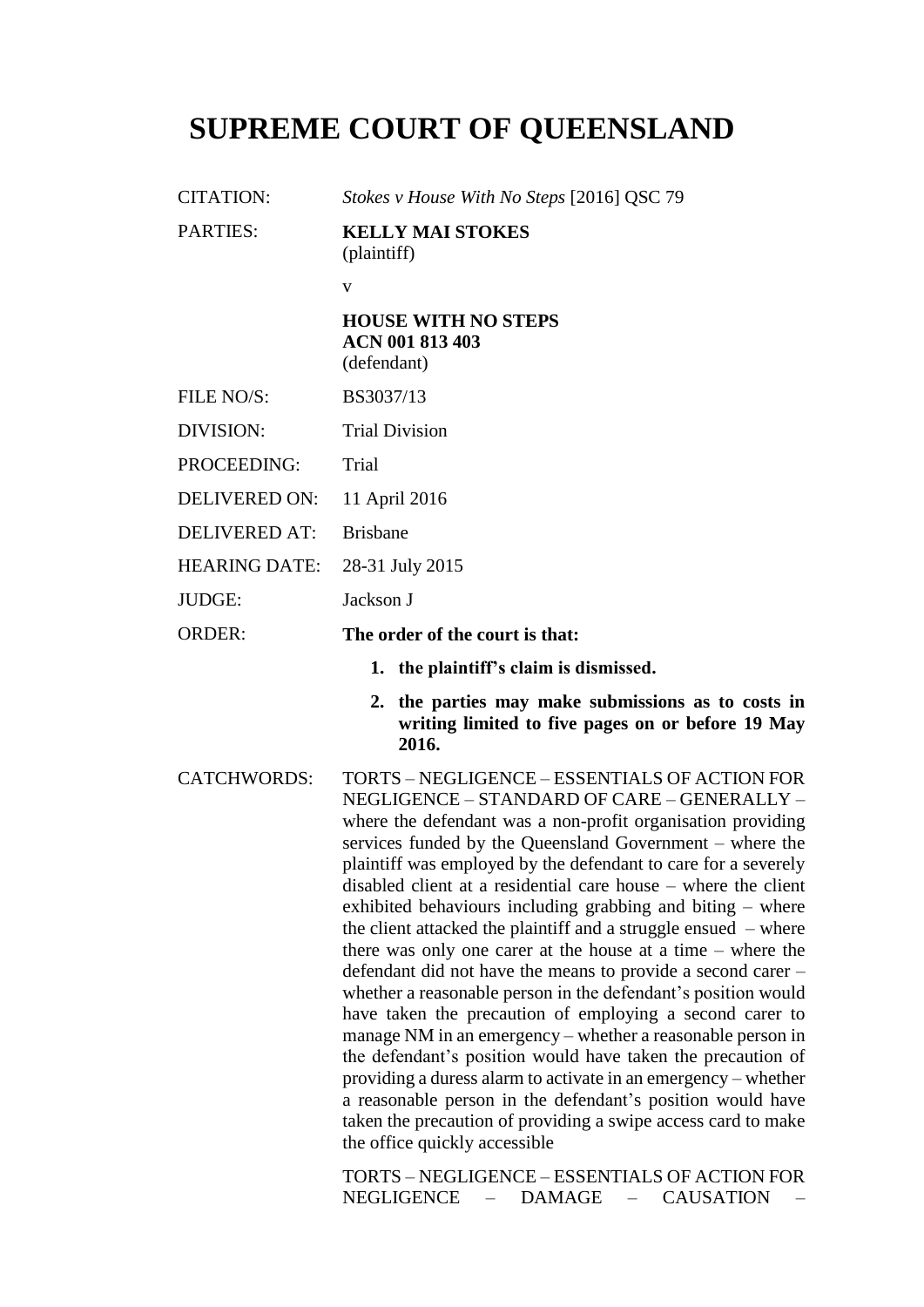GENERALLY – where the plaintiff must prove the breach of duty was a necessary condition of the occurrence of the injury – whether the plaintiff would have been assisted in time by an emergency response to a duress alarm – whether the plaintiff would have responded differently in the struggle and instead would have attempted to run from the client, whether or not faster access to the office was available with a swipe access card

*Disability Services Act* 2006 (Qld) ss 15-17, 19, 20, 23, 28 *Workers' Compensation and Rehabilitation Act* 2003 (Qld) ss 305B–305E, 306F(2), 306H(2), 306N-306P, 306L(2) *Workers' Compensation and Rehabilitation Regulation* 2003 (Qld) ss 112D, schs 8-11

*Adeels Palace Pty Ltd v Moubarak* (2009) 239 CLR 420; [2009] HCA 48, cited *Bankstown Foundry Pty Ltd v Braistina* (1986) 160 CLR 301; [1986] HCA 20, cited *Bull v Capital Territory Health Commission* (Unreported, Supreme Court of the ACT, Sheppard J, 9 July 1982), cited *Cross v Moreton Bay Regional Council* [2013] QSC 215, cited *Czatyrko v Edith Cowan University* (2005) 79 ALJR 839; [2005] HCA 14, cited *Hamilton v Nuroof (WA) Pty Ltd* (1956) 96 CLR 18, applied *Liftronic Pty Ltd v Unver* (2001) 179 ALR 321; [2001] HCA 24, cited *Malec v J C Hutton Ltd* (1990) 169 CLR 638; [1990] HCA 20, cited *Munzer v Johnston* [2008] QSC 162, cited *O'Connor v Commissioner for Government Transport* (1954) 100 CLR 225; [1954] HCA 11, cited *Paris v Stepney Borough Council* [1951] AC 367, cited *PQ v Australian Red Cross Society* [1992] 1 VR 19, cited *Roads and Traffic Authority of New South Wales v Dederer*  (2007) 234 CLR 330; [2007] HCA 42, cited *Shaw v Thomas* [2010] NSWCA 169, cited *State of New South Wales v Mikhael* [2012] NSWCA 338, cited *Strong v Woolworths Ltd* (2012) 246 CLR 182; [2012] HCA 5, cited *Tamar Park Pty Ltd v Smith* [1999] TasSC 16, considered *Vozza v Tooth & Co Ltd* (1964) 112 CLR 316; [1964] HCA 29, cited *Wyong Shire Council v Shirt* (1980) 146 CLR 40; [1980] HCA 12, applied

COUNSEL: J Webb for the plaintiff R Morton for the defendant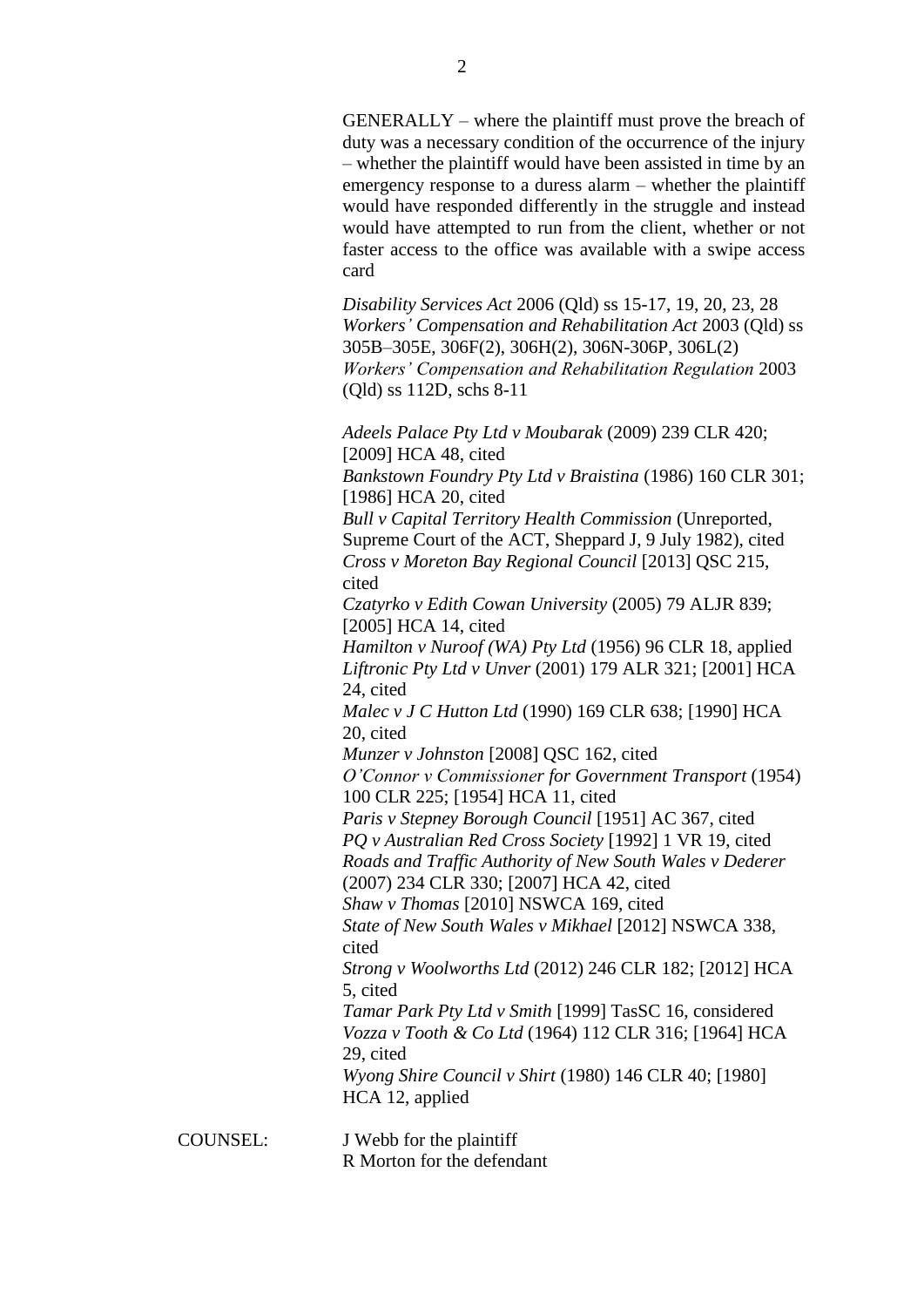- [1] **Jackson J**: The plaintiff's claim is for damages for negligence for breach of the defendant's admitted duty of care as her employer. The plaintiff was injured at work. She was employed by the defendant to care for a severely disabled client, NM, at a residential care facility operated by the defendant.The ultimate issues are whether the defendant was negligent, whether any breach of duty was the cause in fact of the plaintiff's loss and, if so, the quantum of the plaintiff's loss.
- [2] On the question of liability my conclusion is that the defendant was negligent but the plaintiff did not prove that any breach of duty was the cause in fact of the plaintiff's loss.
- [3] The issue of the quantum of the plaintiff's damages is more straightforward.

# **House With No Steps**

- [4] The defendant is a corporation, of the kind these days identified by the acronym "NGO", to identify a non-profit organisation which is also a non-government organisation.
- [5] It carried on business supplying services to the Department of Communities, a department of the Queensland Government. The particular part of the department concerned was described as Disability Services Queensland.
- [6] The framework for the defendant's service delivery was statutory. Neither of the parties referred to it in detail but the *Disability Services Act* 2006 (Qld) ("DSA") as amended to July 2010, regulated the services that were funded by the department and provided by the defendant to clients.
- [7] Within the meaning of the DSA, the defendant was a non-government service provider, because it was a provider, other than the State, that provided disability services.<sup>1</sup> It was also a funded service provider because it was a service provider that received funds from the department to provide disability services.<sup>2</sup> The evidence did not specifically reveal whether the defendant was an approved non-government service provider, that is a corporation approved under pt 6 of the DSA to receive recurrent funding under pt  $7<sup>3</sup>$  but it seems quite possible that it was.
- [8] The DSA contains some important background principles relating to the provision of services to clients (described in the DSA as consumers<sup>4</sup>) with disabilities. By way of example, s 19 provided:

# "**19 Principle that people with a disability have the same human rights as others**

(1) People with a disability have the same human rights as other members of society and should be empowered to exercise their rights.

 $\mathbf{1}$ <sup>1</sup> *Disability Services Act* 2006 (Qld) s 15.<br><sup>2</sup> *Disability Services Act* 2006 (Old) s 17

<sup>&</sup>lt;sup>2</sup> *Disability Services Act* 2006 (Qld) s 17.

<sup>3</sup> *Disability Services Act* 2006 (Qld) s 16.

<sup>4</sup> *Disability Services Act* 2006 (Qld) sch 7 (definition of "consumer").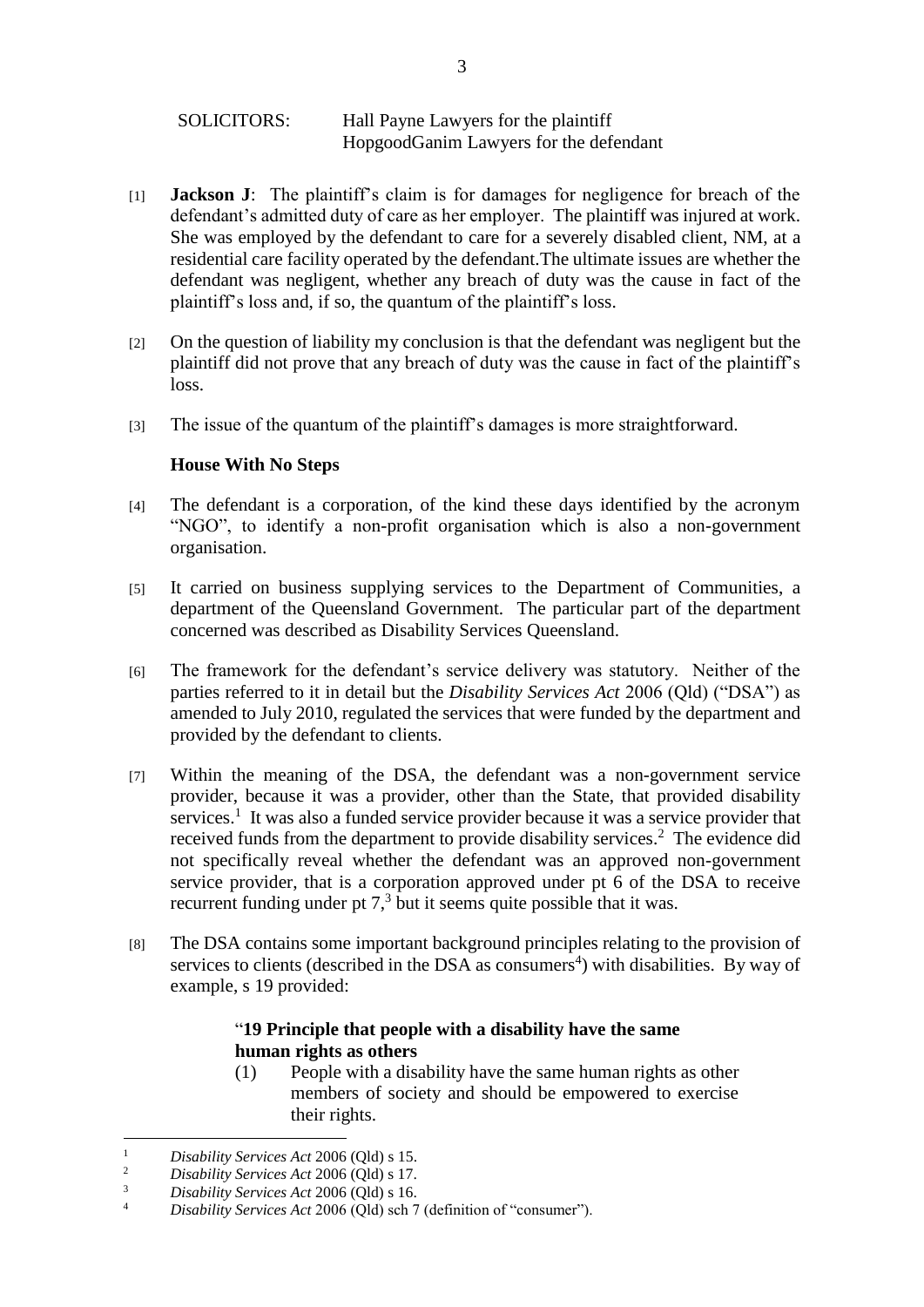- (2) People with a disability have the right to—
	- (a) respect for their human worth and dignity as individuals; and
	- (b) realise their individual capacities for physical, social, emotional, cultural, religious and intellectual development; and
	- (c) live lives free from abuse, neglect or exploitation; and
	- (d) participate actively in decisions affecting their lives, including the development of disability policies, programs and services.
- (3) When using disability services people with a disability have the right to—
	- (a) services supporting their achieving quality of life in a way that supports their family unit and their full participation in society; and
	- (b) receive services in a way that results in the minimum restriction of their rights and opportunities; and
	- (c) receive services in a way that respects the confidentiality of their information; and
	- (d) receive services in a safe, accessible built environment appropriate to their needs; and
	- (e) pursue grievances about services without fear of the services being discontinued or recrimination from service providers; and
	- (f) support to enable them to pursue grievances about services; and
	- (g) support, and access to information, to enable them to participate in decisions affecting their lives.
- (4) People with a disability have the right to receive services, and information necessary to support rights, in ways that are appropriate having regard to their disabilities and cultural backgrounds.
- (5) Subsections (2), (3) and (4) do not limit subsection  $(1)$ ."
- [9] Many of the following provisions are important. For example, div 2 of pt 2 of the DSA set out the principles that service providers were encouraged to apply and promote in the development and implementation of services for people with a disability. <sup>5</sup> Many of the provisions of the part set goals that services should be designed and implemented to meet, including:

# **"23 Focus on a lifestyle the same as other people and appropriate for age**

Services should be designed and implemented to ensure that the conditions of everyday life of people with a disability are—

- (a) the same as, or as close as possible to, the conditions of everyday life valued by the general community; and
- (b) appropriate to their chronological age.

# **28 Inclusion in the community**

1

<sup>5</sup> *Disability Services Act* 2006 (Qld) s 20(1).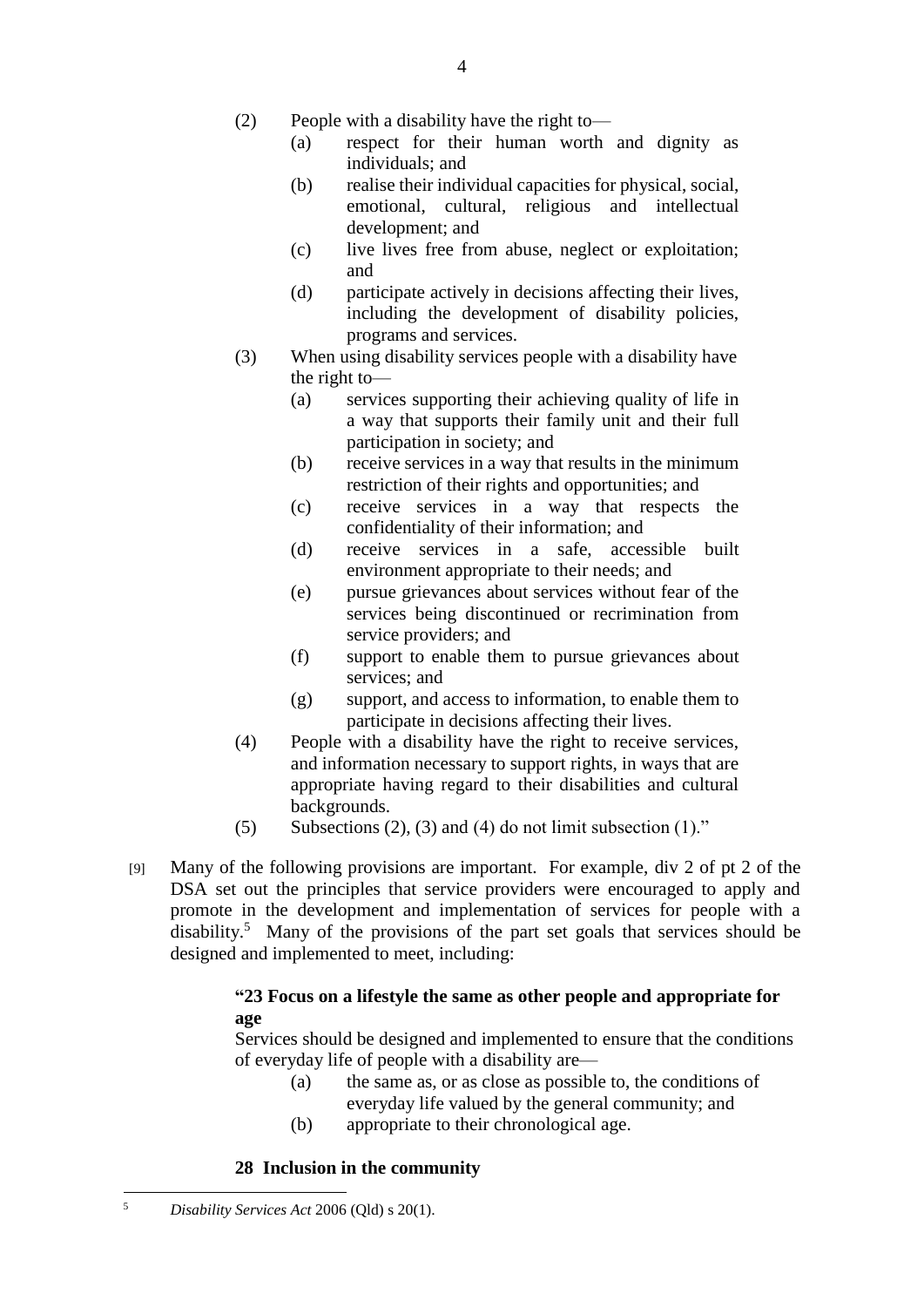Services should be designed and implemented to promote the inclusion of people with a disability in the life of the community."

- [10] These principles and goals reflected a significant change that occurred in the model of care and governmental involvement in the model of care provided to persons with disabilities, including those who were severely disabled. Fifty years ago, the general model of care was institutional. Opinion and policy changes reflected in the DSA resulted in the creation of NGO organisations such as the defendant. They were nongovernmental organisations, but they were in effect providing services funded by government for the benefit of their disabled clients.
- [11] This is reinforced by pts 3, 4, 5 and 6 of the DSA. Part 3 provided for the Minister to make standards to detail the way in which disability services were to be provided by funded service providers. Part 4 provided for the Minister to approve a process under which a service provider may be certified by an external certification body as meeting the service standards. Part 5 provided for a complaints process for services delivered by a funded service provider. Part 6 provided for a system under which the chief executive may approve non-government service providers that are corporations as being eligible to receive recurrent funding for disability services.
- [12] Part 7 provided for the funding of non-government service providers for the purpose of enabling them to provide disability services in a way that best achieved the objects of the DSA, including approval of funding by the Minister. No funding was to be provided without a written funding agreement that complied with the requirements set out in s 58.
- [13] Part 8 of the DSA provided that a regulation may prescribe requirements relating to the provision of disability services to people with a disability by funded nongovernment service providers. According to s 59(2) the subject matters for the regulation included:
	- "(a) how a funded non-government service provider conducts its operations while providing a disability service, including operations relating to—
		- (i) financial management and accountability; and
		- (ii) corporate governance; and
		- (iii) staff recruitment, employment and training; and
		- (iv) compliance with the disability sector quality system…"

#### **The relationship between NM and the defendant up to the incident**

- [14] This case is concerned with the arrangements for the care of NM, a severely disabled young man.
- [15] NM became a client of the defendant. He was initially accommodated at a house at Morayfield, from 2006. The documents relating to that process were not tendered at the trial. A witness gave some evidence about the Morayfield house.
- [16] The Morayfield house project was funded under what was described the Innovative Supported Housing Scheme. In other words, the facility was provided by the department. The supply of the disability services at the facility was provided by the defendant.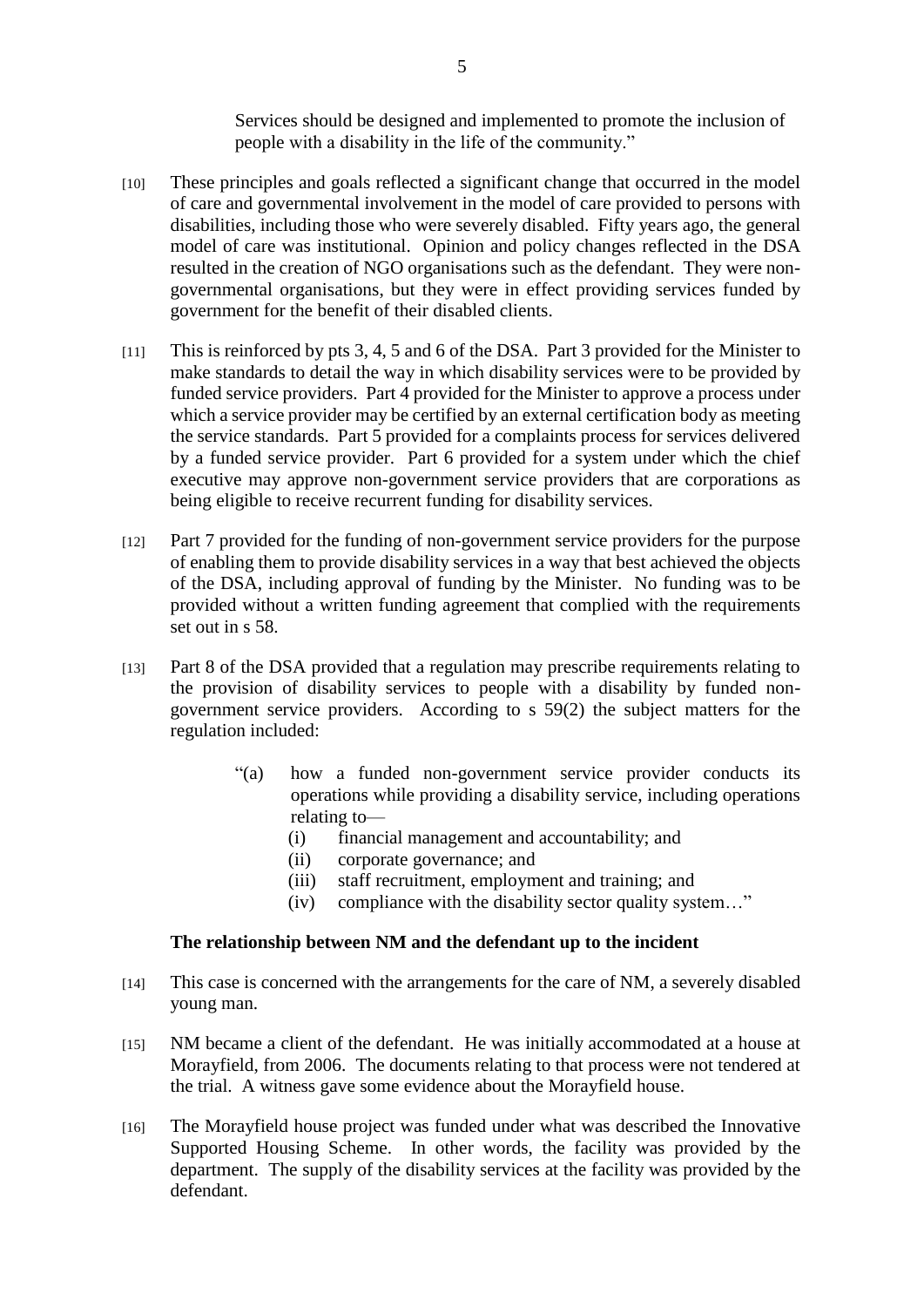- [17] There were four clients in the Morayfield house and two disability support workers or carers. The funding for the defendant's services was provided under the DSA. The process of approval will have involved a recommendation of support by a governmental assessment team, described as either the intensive behaviour support team or the "Specialist Response Service" team. The department determined how many people lived there.
- [18] Possibly as a result of representations made by NM's mother to the effect that she would like to move him out of that environment, in November 2008 a proposal was developed to move NM to a three bedroom (smaller) house at Deception Bay. There were only two clients, NM and another. There was only one carer at the house at a time, over a three shift roster per day. Again the documents relating to that process were not tendered at the trial, with the exception of a copy of a draft of a Shared Accommodation Support Proposal made by the defendant to the department, which appeared to be incomplete.
- [19] In making the decision to provide disability services at the Deception Bay house, the defendant was aware that the department would not fund a proposal based on a staff to client ratio that was higher than one carer to two clients. It was the defendant who determined whether it would provide the services to NM and the other proposed client and who decided whether it could safely do so at the Deception Bay house.
- [20] In managing NM's care, there were statutory restrictions under the DSA upon the restrictive practices or policies that the defendant was lawfully able to deploy. Though the details do not presently matter, to fulfil the statutory requirements the question of the appropriate strategies and practices was addressed by the departmental Specialist Response Service team.
- [21] As well, the defendant had in place their own risk assessment using their workplace health and safety team. However, no evidence was adduced at the trial of any assessment by them.
- [22] There is a summary of how NM was cared for in a document that was tendered at the trial called the Positive Behaviour Support Plan ("the Plan").
- [23] The DSA provided for the preparation of such a plan,<sup>6</sup> which was an important document relating to NM's management. The Plan was undated but prepared as at or after January 2010. It was authored by a psychologist, speech pathologist and behavioural scientist employed in the Specialist Response Service. There were also contributions from others, including NM's mother, a director of Insight Disability Services (who provided support services to NM outside the Deception Bay house during the day), and a senior disability support officer from the defendant.
- [24] As at 15 August 2010, NM was 25 years old, 163 centimetres in height and weighed about 47 to 48 kilograms. He had been disabled since infancy. He lived in early childhood with his mother and sister. He had been receiving Disability Services Queensland assistance in different forms since 1991.
- [25] NM was diagnosed in early childhood with a Severe Intellectual Disability and Autism Spectrum Disorder. He had significant cognitive impairments and presented

<sup>1</sup> <sup>6</sup> *Disability Services Act* 2006 (Qld) pt 10A.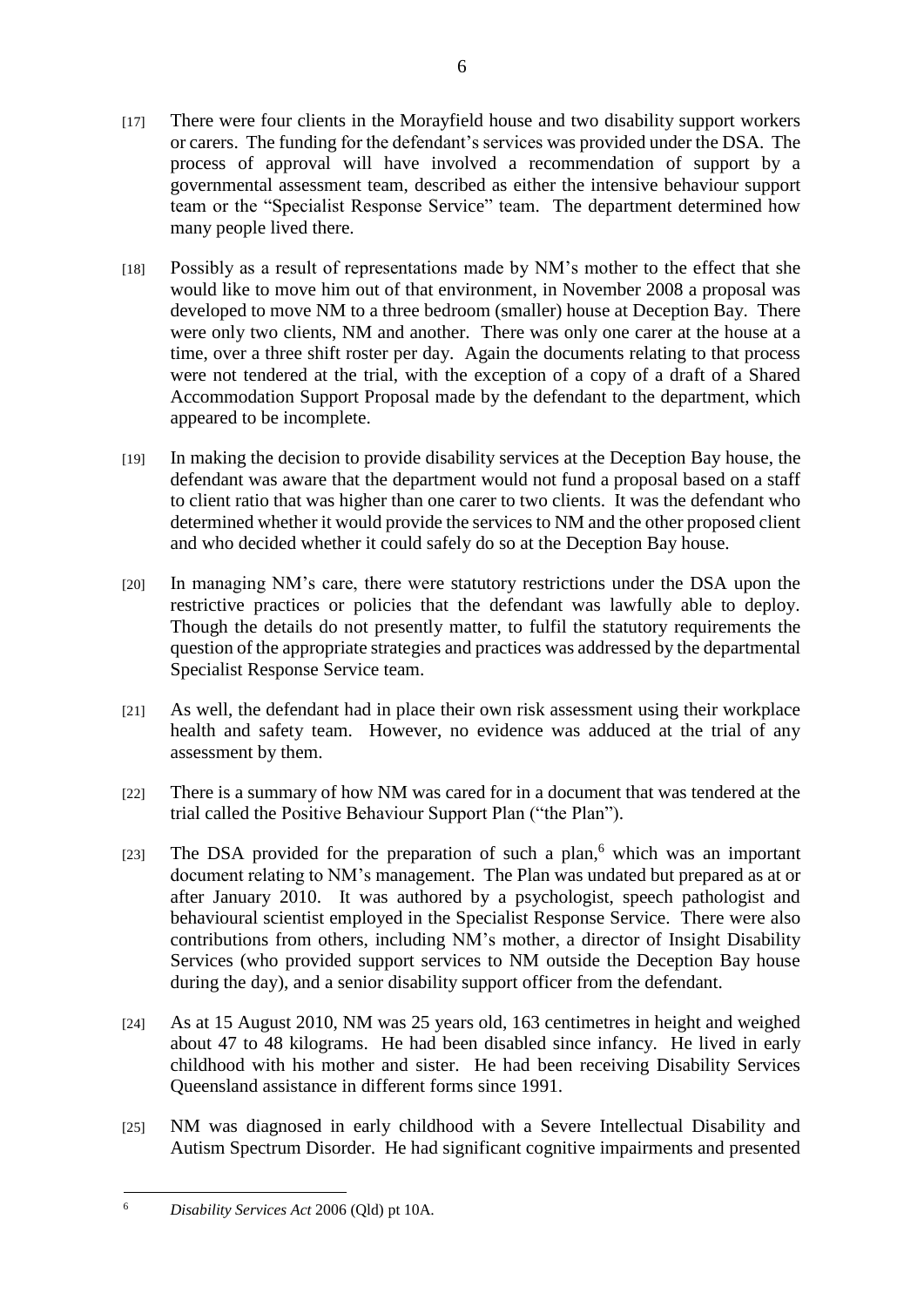with severe difficulties typical of autism in the areas of social interaction, emotional regulation, communication and behavioural adaption. He was non-verbal with severe limitations in his ability to communicate otherwise. He could follow a simple instruction, such as taking out the rubbish or retrieving something from his bag, but a two-step task was a challenge. He had some reasoning capacity but it was limited. He had memory skills and functions such as remembering faces and repetitive routines but significant impairment with working memory.

- [26] From 2005, NM had severe seizures and was treated with anti-convulsant medication. For the twelve month period ending in about January 2010 he had eleven tonic and/or clonic seizures and eight absence seizures.
- [27] As at 15 August 2010, NM had been living at the Deception Bay house for about two years and nine months. There was a well-established pattern for his care and activities, as recorded in the Plan. The information included a detailed description of them in a section headed "Information about the environment".
- [28] Another section of the Plan was headed "Information about the behaviours". It recorded "[t]arget behaviours that cause a risk of or actual physical harm to [NM] and others". They included:
	- Grabbing shirt/skin
	- Biting staff
	- Scratching staff
- [29] Descriptively, it was recorded that "[t]he cycle of behaviour can begin suddenly and unexpectedly. If staff remain with [NM], it will continue and possibly get more intense through biting and scratching. [NM]'s determination to grab and grip onto you will also become more intense."
- [30] A flow chart of the behaviours also recorded "[g]rabbing staff around the throat area, often by the shirt (collar bone area) or the bra strap of female staff … When [NM]'s grip is removed, he may escalate further and bite or attempt to bite OR cease attempts to grab and bite."
- [31] Between January 2009 and January 2010, there were 10 incidents of the target behaviours, of which two resulted in the carer or person requiring first aid but not medical attention.
- [32] Outside the Deception Bay house, because NM attended Insight Disability Services for approximately four hours per day on most weekdays, there were further recorded incidents of the target behaviours of a similar kind, described as more frequent but more limited in intensity than at the Deception Bay house.
- [33] Historical information included in the Plan recorded that in 2005 NM's behaviour significantly deteriorated with increases in frequency of the target behaviours, and continued: "At this time, [NM] required 2:1 carer support at Insight Disability Services."
- [34] It appears that starting from his relocation to the Morayfield house, over a period of years the target behaviours reduced in severity and frequency, including (or even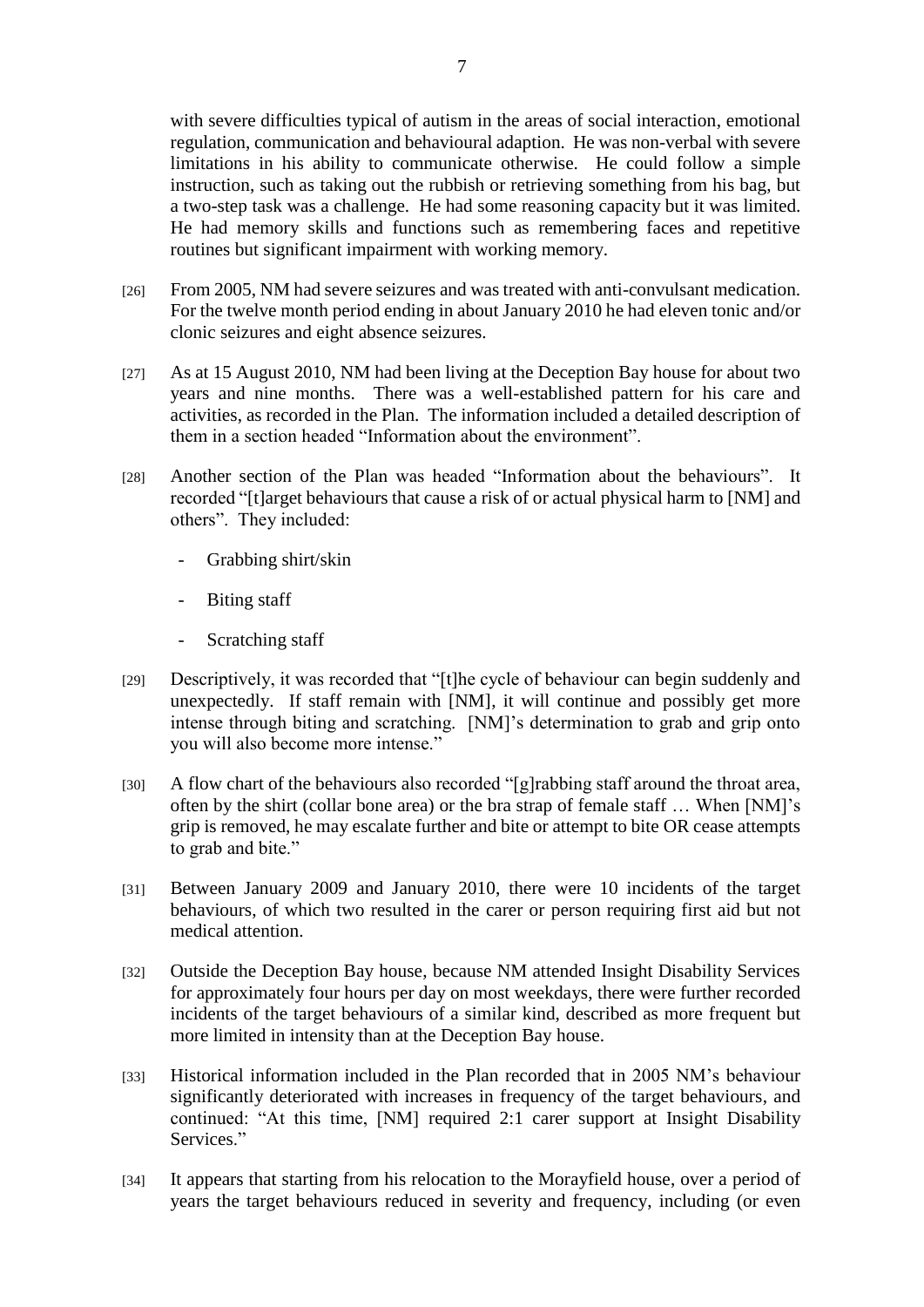particularly) while at the Deception Bay house. The information set out above should be seen in that context. The Plan continued at a later point: "The frequency and intensity of [NM]'s behaviours have decreased significantly since … 2008 … [and] since February 2009, [NM] has only exhibited grabbing and hitting behaviours."

- [35] The Plan described the response of staff as follows: "[S]taff will open [NM]'s gripped hand and push hands away. Staff will the [n] hold [NM]'s hands down so that he cannot grab again. Staff will then ask [NM] to go to his room to calm. If [NM] continuously attempts to grab staff, staff will remove themselves from [NM]'s sight through entering office and closing door."
- [36] The Plan continued: "New staff or visitors can often get a surprise as the behaviour is unexpected. Behaviour is explained to all staff and ways of dealing with it."
- [37] As to the effectiveness of these strategies the Plan provided: "These strategies have been effective in reacting to the behaviour but have not stopped the behaviour from occurring over time. [The defendant] has had difficulty determining a concrete function for behaviour."
- [38] The Plan thus recorded the need on occasion for physical restraint of NM and endorsed that practice although recommending alternative strategies to be first deployed. It also provided for monthly review by the Specialist Response Service team but it appears that service withdrew support in or by July 2010.
- [39] On 4 August 2010, managers of the defendant decided to cease the use of physical restraint as a strategy and to adopt instead evasion techniques but it does not appear that decision was communicated to the plaintiff before the incident the subject of her claim occurred.

## **The incident**

- [40] On 15 August 2010, the plaintiff was a 48 year old woman, 157 centimetres in height and weighing approximately 80 kg. There was no evidence as to her fitness at the time. Prior to that date, the plaintiff had worked at the Deception Bay house as a carer for approximately eight months. Before then, in 2009, she had worked at the Morayfield house, but NM was not then a resident there.
- [41] She was an experienced carer having worked in the industry sector for a number of years with previous training and experience.
- [42] On 15 August 2010, the plaintiff went to work for the morning shift at the Deception Bay house, taking care of NM and the other resident of the house.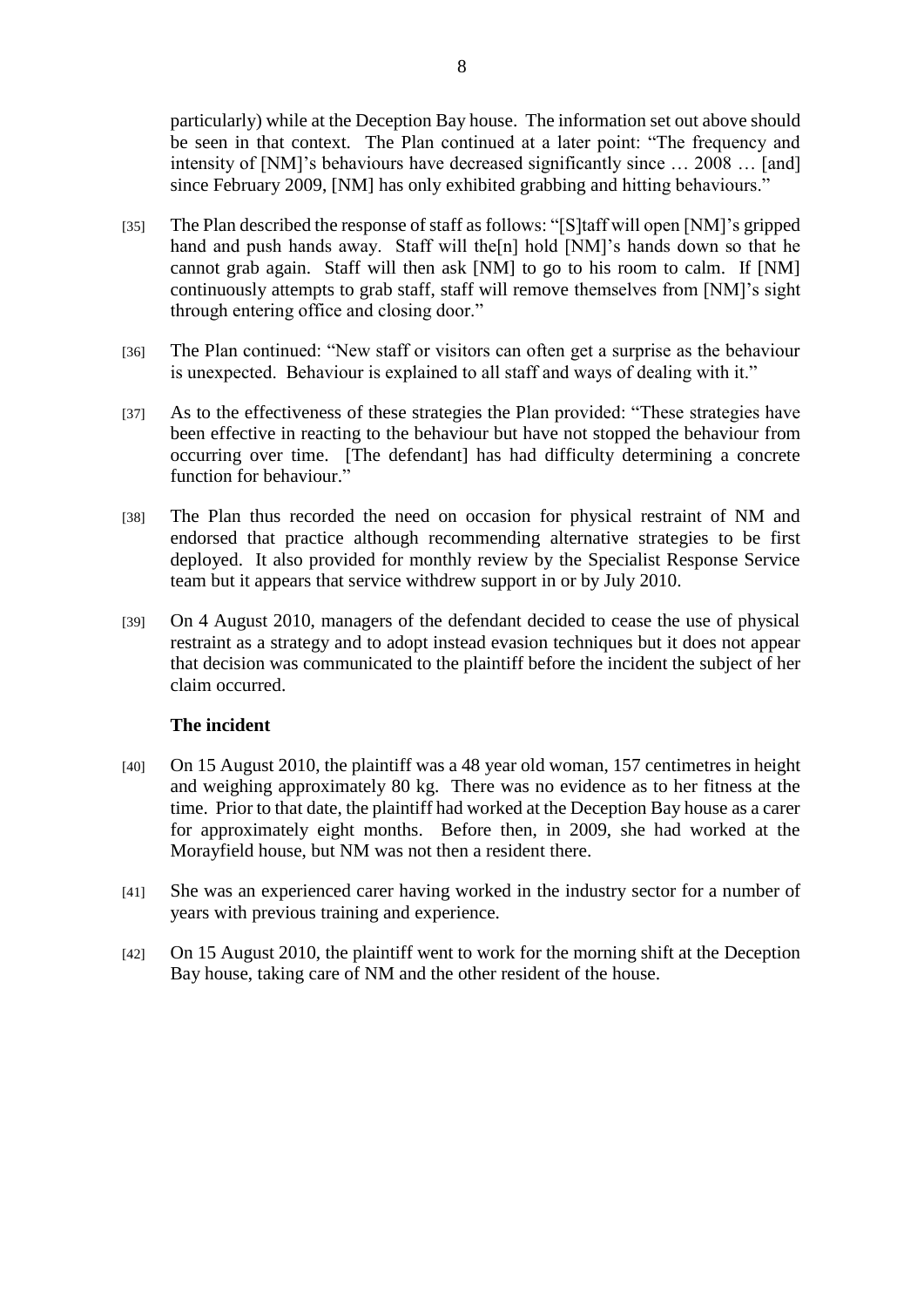[43] One of the documents in evidence suggests that Deception Bay house was owned by the Department of Housing and rented by NM's mother. Be that as it may, the house was simple in plan and was laid out internally as follows:



- [44] Although this diagram is not to scale, it assists to explain what occurred. Thus, there was a table in the eating area between the kitchen and the office. The door to the office was just around the corner into the hallway. NM's bedroom was opposite the office across the hallway. One of the two doors into NM's bedroom was opposite the door into the office.
- [45] While NM was having lunch at the table, the plaintiff sat with him and was attending to some paperwork. The plaintiff was sitting at the end of the table nearest to the office. NM was sitting at the other end of the table. The other resident was sitting at the side of the table nearest to the office wall during lunch. It did not appear from the evidence whether he remained at the table during what followed. The plaintiff stood and went from the table into the office, then returned to the table after only a very short time. Perhaps fifteen seconds. NM was standing and had the upturned plate in his mouth. He was biting down on it.
- [46] The plaintiff was concerned that NM might break the plate and cut his mouth. She moved forward and asked NM what he was doing. She put her hand out to take the plate. He took it out of his mouth with his hand and began to hand it to her. She reached towards him to take the plate.
- [47] Suddenly, without any warning, NM lunged at her and grabbed her around the throat. He was screaming. The plaintiff got the plate out of NM's hand and shuffled to the table to put it down while he had hold of her.
- [48] NM grabbed the plaintiff's top. He shook her "like a rag doll". She was losing her balance. When she got back on her feet properly, she grabbed his wrist to hold him away. He was trying to bite her breast.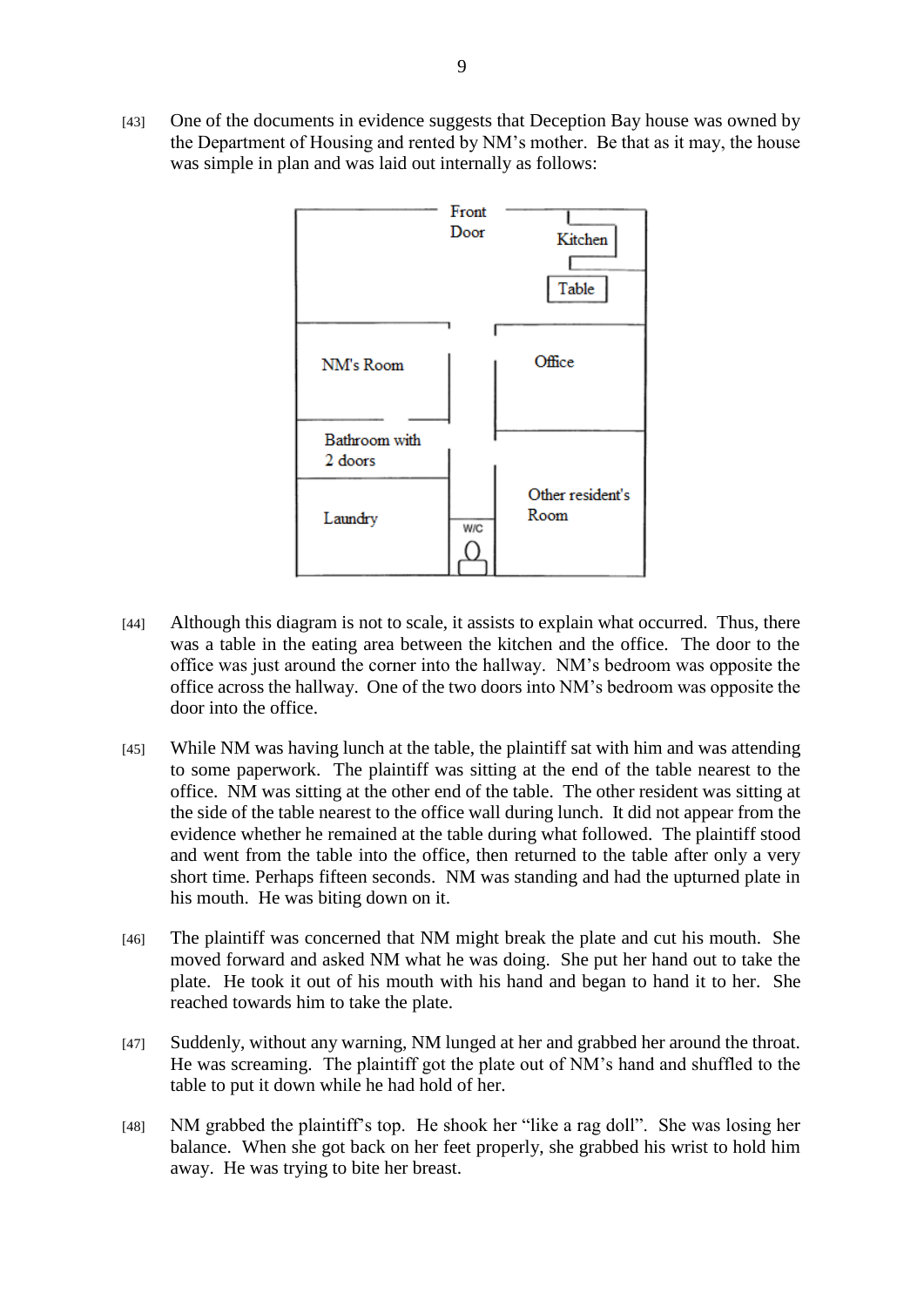- [49] She unpeeled his fingers from her throat and broke his grip. She then held both his hands by the wrists. She pushed down and held his hands down by his sides. He continued to try to bite and did bite her on the breast.
- [50] The plaintiff moved NM into his bedroom while holding him in the manner described. She manoeuvred him onto the bed. She held him down by putting her leg over his legs. At one point the plaintiff released her grip on one of his hands while she was trying to calm him down. He grabbed at her again so she held his wrist again. The evidence did not reveal whether NM was on his back or front on the bed. The former seems more likely.
- [51] Eventually NM's struggles slowed and he became quieter. She released him and he ran outside. The plaintiff went into the office and closed the door. She was deeply shaken. She telephoned for assistance and remained in the office until it arrived. She stayed until well after the change-over of the shift and then drove home still deeply distressed.
- [52] She noticed that her back was aching and her knees and left wrist were sore. Her breasts were red and sore. She remained deeply distressed. She had some time off work but did not recover as might have been expected. She has not returned to work since.

## **Legal framework of liability**

- [53] Although the common law duty of care owed by an employer has much older and deeper historical roots, discussion of the duty of care at common law in a modern context often starts with the formulation in *Paris v Stepney Borough Council*,<sup>7</sup> of a duty to take reasonable care for the safety of the employee in all the circumstances of the case. That formulation was consistent with the common law of Australia as expressed in *Hamilton v Nuroof (WA) Pty Ltd*<sup>8</sup> that the duty is that of a reasonably prudent employer to take reasonable care to avoid exposing the employees to the unnecessary risks of injury. Later cases, such as *Vozza v Tooth & Co Ltd*<sup>9</sup> and *Czatyrko v Edith Cowan University*, <sup>10</sup> explicate but do not change the central question.
- [54] Such statements of principle have two aspects: first that a duty of care arises in law out of the relationship of employment; second, that the standard of care required is that appropriate to an employer. The second aspect has generated statements as to the height ("not low") or weight ("heavy responsibility") of the standard of care required of an employer, such as those made in *O'Connor v Commissioner for*  Government Transport<sup>11</sup> and Liftronic Pty Ltd v Unver.<sup>12</sup>
- [55] There is no dispute that a duty of care was owed by the defendant to the plaintiff in relation to the risk of injury that she might suffer from NM's behaviours.

<sup>-&</sup>lt;br>7 [1951] AC 367, 384.

<sup>8</sup> (1956) 96 CLR 18, 25.

 $\ddot{q}$ (1964) 112 CLR 316, 319.

 $^{10}$  (2005) 79 ALJR 839, 842 [12].

 $^{11}$  (1954) 100 CLR 225, 230.

<sup>12</sup> (2001) 179 ALR 321, 343 [85].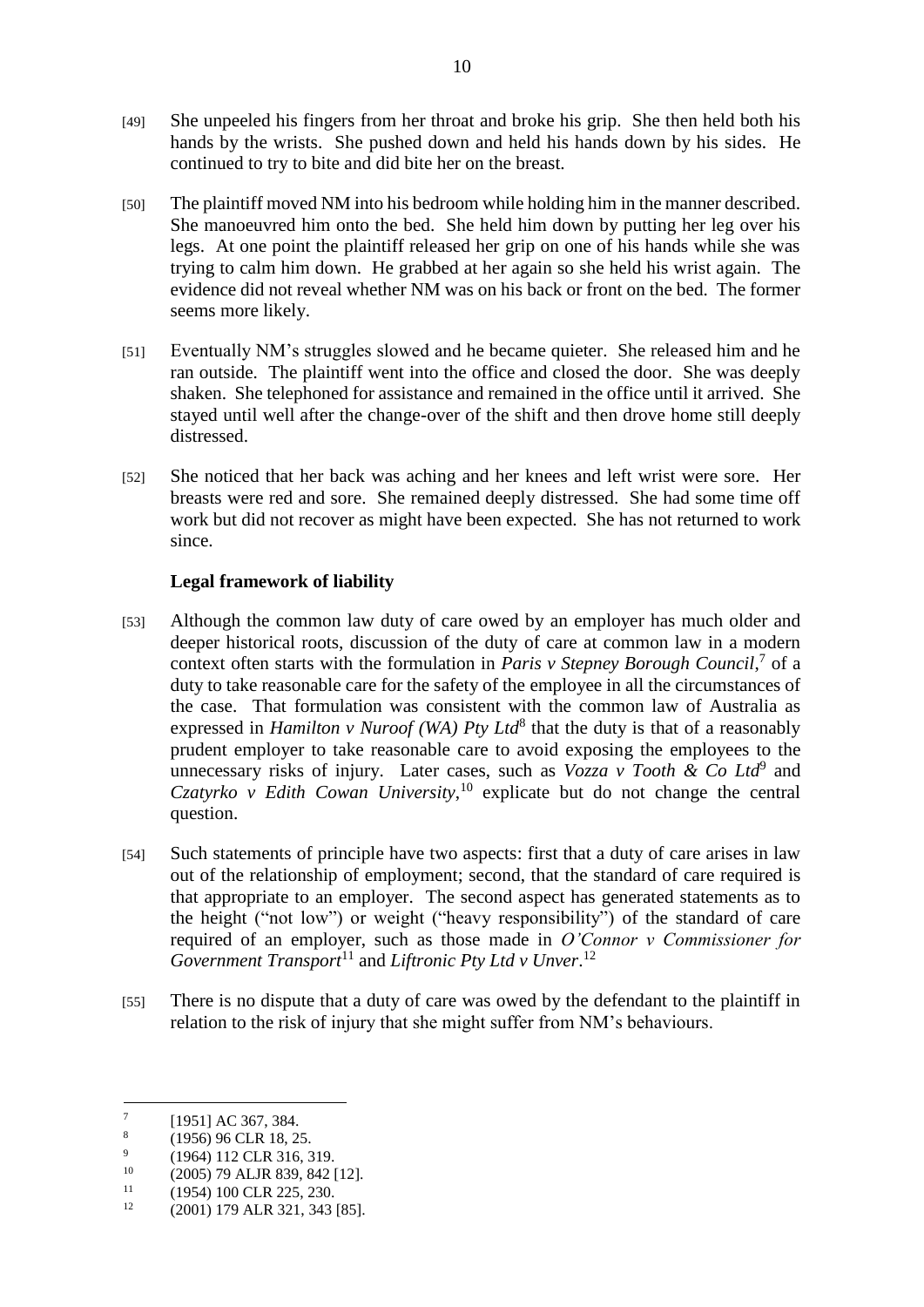- [56] At common law, the issue of negligence turned on whether the defendant failed to take reasonable care for the safety of the plaintiff as an employee in all the circumstances.
- [57] Although it was not stated in an employment case, the "Shirt calculus" as it is now described, as set out by Mason J in *Wyong Shire Council v Shirt*, <sup>13</sup> is almost universally applied on the question of negligent breach of duty at common law. As Gummow J said in *Roads and Traffic Authority of New South Wales v Dederer*,<sup>14</sup> "an assessment of breach must be made in the manner described by Mason J in *Wyong Shire Council v Shirt*". Kirby J, although in dissent, said much the same:

"The principles expressed by Mason J in that decision have been applied in countless cases in this and other Australian courts since they were expressed. The attempt in *New South Wales v Fahy* to have this Court reconsider its authority in *Shirt* was rejected." <sup>15</sup> (footnotes omitted)

[58] Mason J's statement was as follows:

"In deciding whether there has been a breach of the duty of care the tribunal of fact must first ask itself whether a reasonable man in the defendant's position would have foreseen that his conduct involved a risk of injury to the plaintiff or to a class of persons including the plaintiff. If the answer be in the affirmative, it is then for the tribunal of fact to determine what a reasonable man would do by way of response to the risk. The perception of the reasonable man's response calls for a consideration of the magnitude of the risk and the degree of the probability of its occurrence, along with the expense, difficulty and inconvenience of taking alleviating action and any other conflicting responsibilities which the defendant may have. It is only when these matters are balanced out that the tribunal of fact can confidently assert what is the standard of response to be ascribed to the reasonable man placed in the defendant's position."<sup>16</sup>

- [59] See also *Bankstown Foundry Pty Ltd v Braistina*. 17
- [60] However, the question in the present case does not fall to be decided by reference to the common law alone. Section 305B–305E of the *Workers' Compensation and Rehabilitation Act* 2003 (Qld) ("WCA") affect the question of liability. Broadly speaking, they correspond to ss 9–12 of the *Civil Liability Act* 2003 (Qld).
- [61] Sections 305B-305E provided:

## "**305B General Principles**

(1) A person does not breach a duty to take precautions against a risk of injury to a worker unless—

 $13$  $^{13}$  (1980) 146 CLR 40.

<sup>&</sup>lt;sup>14</sup> (2007) 234 CLR 330, 338 [18].

<sup>&</sup>lt;sup>15</sup> (2007) 234 CLR 330, 371 [134].

 $^{16}$  (1980) 146 CLR 40, 47.

<sup>17</sup> (1986) 160 CLR 301, 306-308.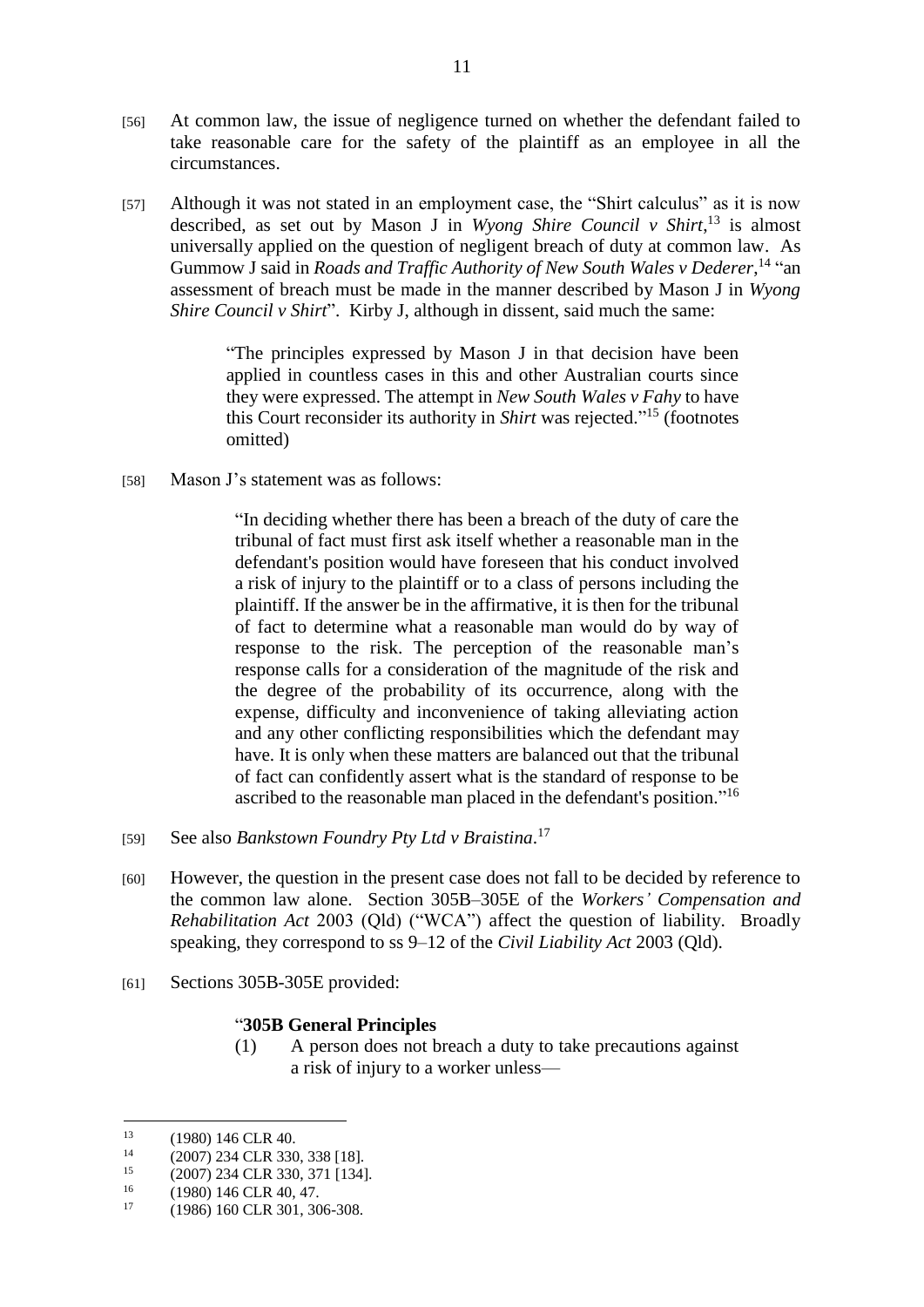- (a) the risk was foreseeable (that is, it is a risk of which the person knew or ought reasonably to have known); and
- (b) the risk was not insignificant; and
- (c) in the circumstances, a reasonable person in the position of the person would have taken the precautions.
- (2) In deciding whether a reasonable person would have taken precautions against a risk of injury, the court is to consider the following (among other relevant things)—
	- (a) the probability that the injury would occur if care were not taken;
	- (b) the likely seriousness of the injury;
	- (c) the burden of taking precautions to avoid the risk of injury.

## **305C Other Principles**

In a proceeding relating to liability for a breach of duty—

- (a) the burden of taking precautions to avoid a risk of injury includes the burden of taking precautions to avoid similar risks of injury for which the person may be responsible; and
- (b) the fact that a risk of injury could have been avoided by doing something in a different way does not of itself give rise to or affect liability for the way in which the thing was done; and
- (c) the subsequent taking of action that would (had the action been taken earlier) have avoided a risk of injury does not of itself give rise to or affect liability in relation to the risk and does not of itself constitute an admission of liability in connection with the risk.

## **305D General Principles**

- (1) A decision that a breach of duty caused particular injury comprises the following elements—
	- (a) the breach of duty was a necessary condition of the occurrence of the injury (*factual causation*);
	- (b) it is appropriate for the scope of the liability of the person in breach to extend to the injury so caused (*scope of liability*).
- (2) In deciding in an exceptional case, in accordance with established principles, whether a breach of duty—being a breach of duty that is established but which can not be established as satisfying subsection (1)(a)—should be accepted as satisfying subsection  $(1)(a)$ , the court is to consider (among other relevant things) whether or not and why responsibility for the injury should be imposed on the party in breach.
- (3) If it is relevant to deciding factual causation to decide what the worker who sustained an injury would have done if the person who was in breach of the duty had not been so in breach—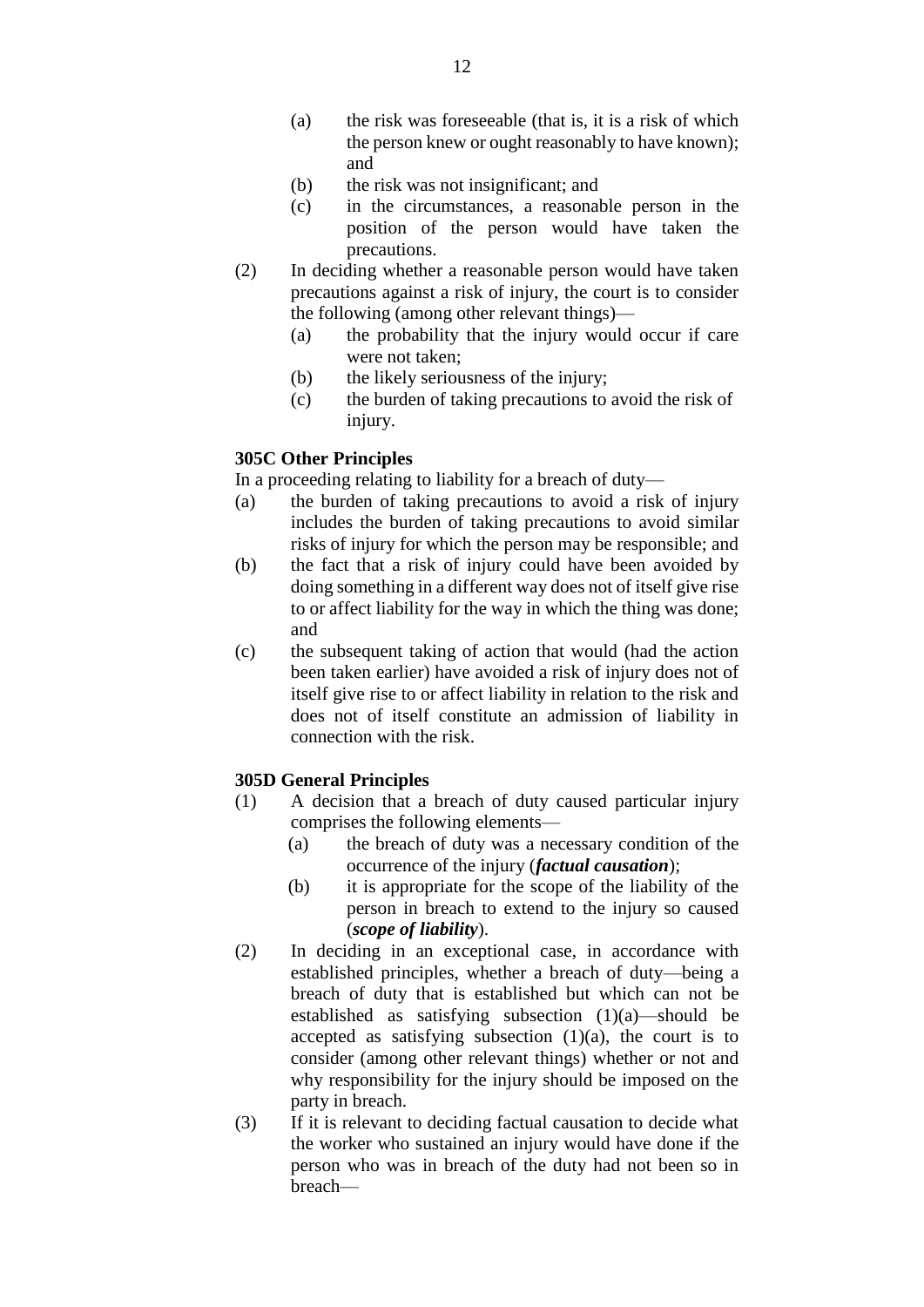- (a) the matter is to be decided subjectively in the light of all relevant circumstances, subject to paragraph (b); and
- (b) any statement made by the worker after suffering the injury about what he or she would have done is inadmissible except to the extent (if any) that the statement is against his or her interest.
- (4) For the purpose of deciding the scope of liability, the court is to consider (among other relevant things) whether or not and why responsibility for the injury should be imposed on the party who was in breach of the duty.

# **305E Onus of proof**

In deciding liability for a breach of a duty, the worker always bears the onus of proving, on the balance of probabilities, any fact relevant to the issue of causation."

[62] Neither of the parties made any detailed submissions about the operation of the relevant statutory provisions. However, unless they are borne in mind, it is likely that the wrong question will be asked. The correct approach is illustrated by *Adeels Palace Pty Ltd v Moubarak*. 18

## **Breach of duty - 305B**

- [63] In applying the s 305B framework to the facts of this case, first, it may be accepted that the risk of injury to the plaintiff from NM's behaviours was foreseeable within the meaning of s  $305B(1)(a)$ . The defendant knew of the risk. It had been specifically considered in the Plan.
- [64] Next, the defendant does not submit that the risk was insignificant for the purposes of s 305B(1)(b). In my view, the probability that some injury would be suffered by a carer because of NM's behaviours was quite high. However, the probability of a serious injury was relatively low. The injuries suffered in earlier episodes by other employees only required first aid. The likelihood of a much more serious outcome was not identified by those who assessed the risk in the Plan.
- [65] In any event, the frequency of NM's behaviours and the minor injuries that he had inflicted on other carers in the twelve months prior to the Plan being prepared showed that it was not unlikely that he would behave in a way that would cause some physical injury of the kind sustained by the plaintiff. NM's known propensity to grab at his carer's throat or shirt, or the bra strap of a female carer, indicated the risk of personal injury. That the extent of the injuries previously sustained as a result of these physical behaviours was minor does not affect that conclusion.
- [66] Intermediate appellate court authority has twice stated that the statutory requirement that the risk is not insignificant "imposes a higher test than that imposed at common law, 'but ... not by very much'".<sup>19</sup>

<sup>&</sup>lt;u>.</u> <sup>18</sup> (2009) 239 CLR 420, 437 [27]-[28].

<sup>19</sup> *State of New South Wales v Mikhael* [2012] NSWCA 338, [79]; *Shaw v Thomas* [2010] NSWCA 169, [44].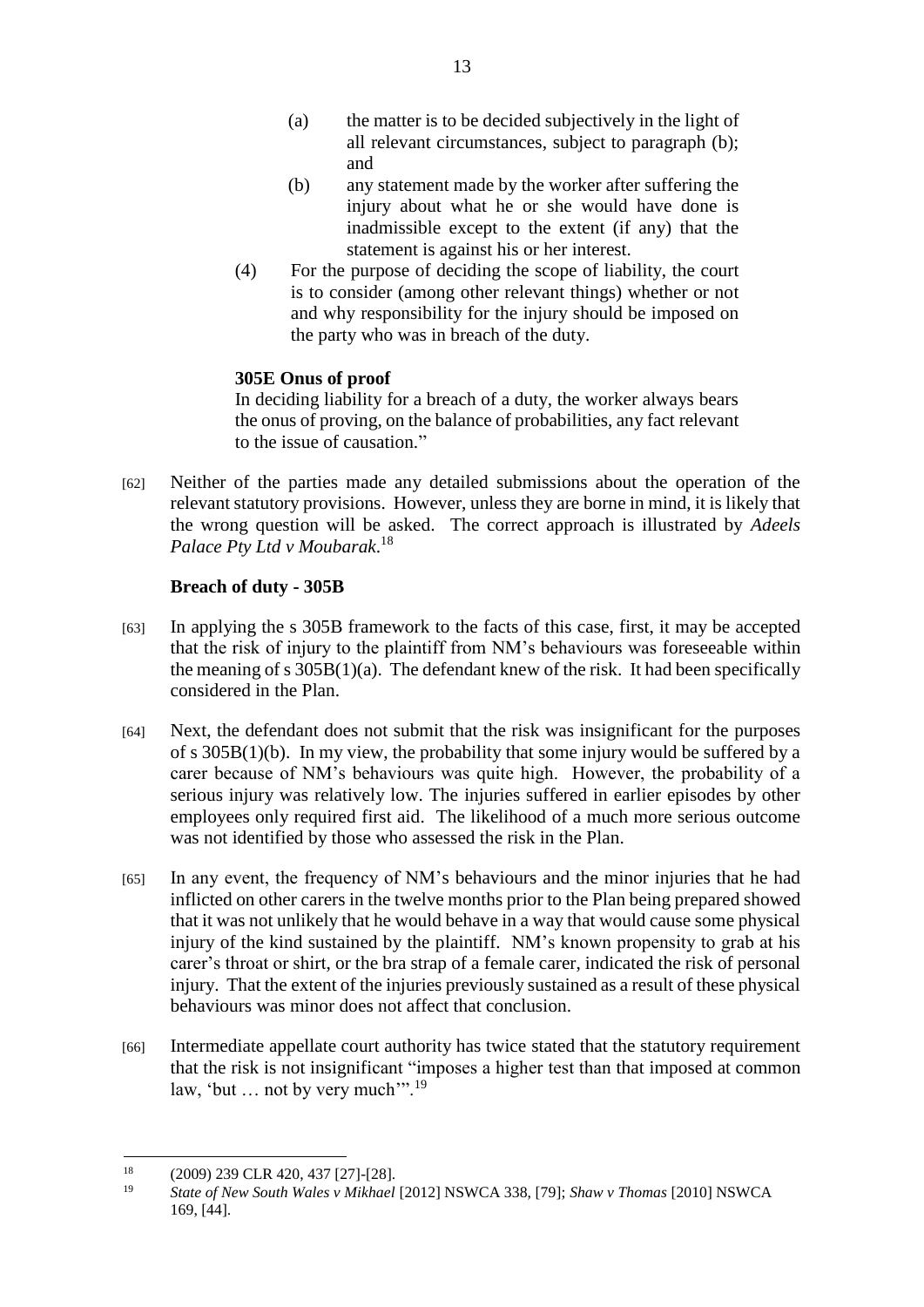- [67] In my view, the risk of personal injury to NM's carers was not insignificant within the meaning of s  $305B(1)(b)$ .
- [68] The next question, under s  $305B(1)(c)$ , is whether a reasonable person in the position of the defendant would have taken the alleged precautions. The focus must be upon the plaintiff's particular allegations of negligence. Although they were numerous, the real points narrowed to four allegations.
- [69] First, the plaintiff alleges that the defendant failed to take reasonable care by employing the plaintiff to work alone as NM's carer because two carers were required to manage NM in an emergency. The relevant precaution was the provision of a second carer to be available in an emergency.
- [70] Second, the plaintiff alleges that the defendant failed to take reasonable care as the plaintiff's employer by failing to deploy a system to provide the plaintiff with a portable alert transmission device or duress alarm, which the plaintiff could have activated in an emergency to call for police or other assistance. The relevant precaution was the provision of a duress alarm.
- [71] Third, the plaintiff alleges that the defendant failed to take reasonable care as the plaintiff's employer by failing to provide electronic "swipe" card access to the office so that once inside it was locked against entry from the outside without use of the access card.
- [72] Fourth, the plaintiff alleges that the defendant failed to take reasonable care for as the plaintiff's employer by failing to replace the crockery with plastic plates and bowls.
- [73] In final submissions, the plaintiff only made submissions about first and second allegations, although it sought a finding of fact in writing that the office should have been fitted with a swipe access card. No finding of fact was sought nor was any submission made about failing to replace the crockery with plastic or other unbreakable plates and bowls.

#### **Second carer available in an emergency**

- [74] The first question of negligence is whether it was a breach of duty for the defendant to engage the plaintiff to work alone as a carer for NM in circumstances where there was no other carer at the house who could provide support in an emergency.
- [75] The plaintiff submits that employing a second carer was required to avoid the risk of injury and that a reasonable person in the defendant's position would have taken that precaution. However, the plaintiff adduced no evidence that such arrangements were made in similar circumstances by other employers in the defendant's position in an environment such as that which existed at the Deception Bay house.
- [76] Instead, the plaintiff relied on the evidence of an expert witness, an engineer with experience in risk analysis and the performance of workplace health and safety obligations. In this area of service provision by a specialist care provider under the framework of the DSA, I found his evidence less than helpful or of any real use on the question of the appropriate responses to the risk of injury presented by NM as a resident of the Deception Bay house. His training and expertise were neither relevant to that situation nor to any of the allied health care situations that might have provided a useful comparison, such as the management of voluntary patients in a mental health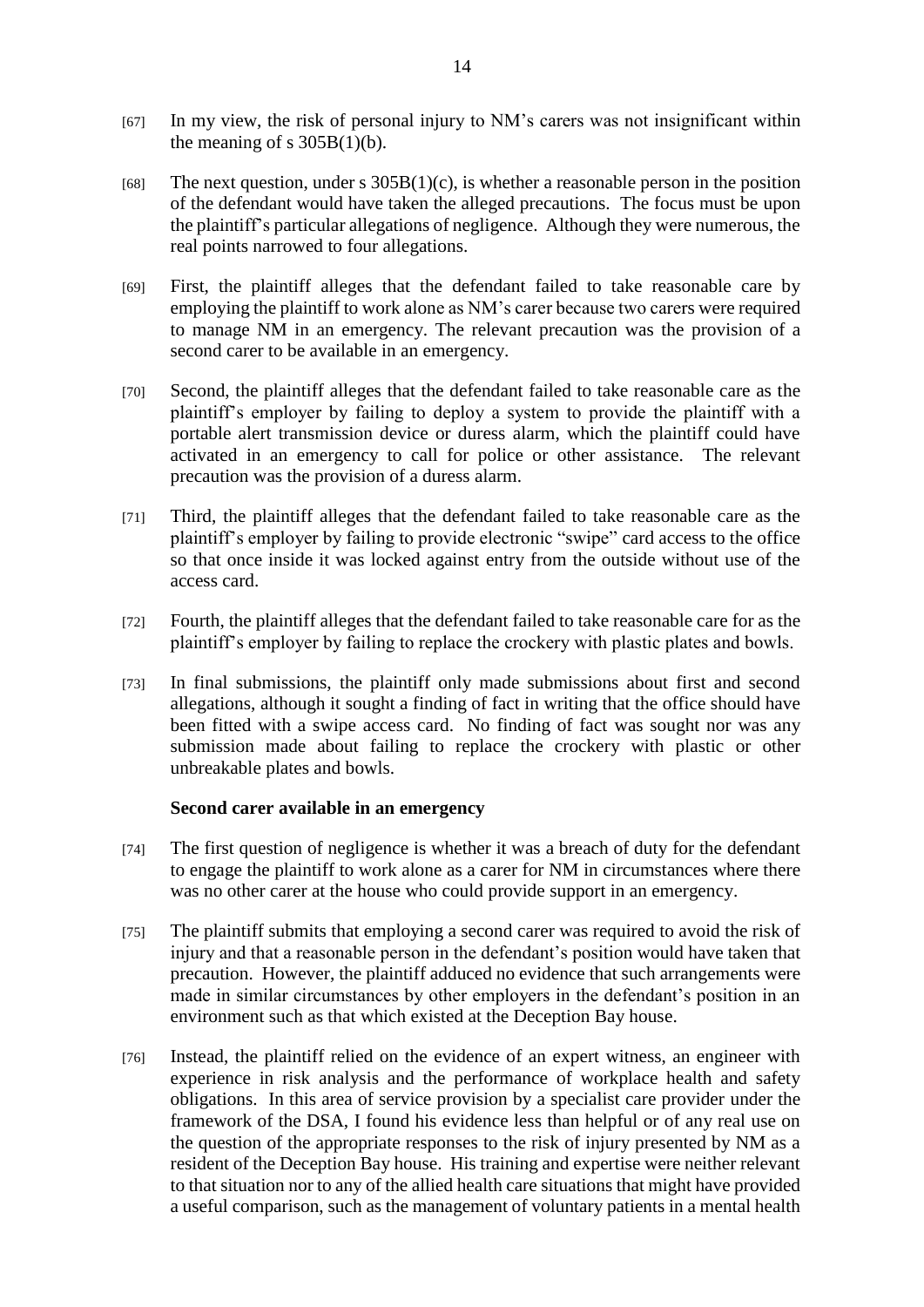facility where there is a risk of injury from violence, or the management of patients with dementia or other conditions that present a risk of injury from violence. He had no specific training and experience in any management practices to be followed in those environments. 20

- [77] Quite apart from the apparent lack of any specifically relevant expertise, the proffered expert's reports did not contain any expert opinion upon the plaintiff's primary case that the defendant failed to take reasonable care by employing the plaintiff to work alone as NM's carer because two carers were required to manage NM in an emergency situation.
- [78] As well, the reports contained a large amount of irrelevant material. For example, the principal report included pages of text and data under a heading "Context of the Incident" that had nothing whatever to do with the incident, but purported to be an analysis of "the overall burden of injury in Australia" including the incidence of violence in the workplace. At no point was any attempt made to relate it to any issue in the case. It was ill-conceived in a report by an expert whose function is to give relevant evidence in accordance with the "duty to the court" referred to in r 428(3)(e) of the *Uniform Civil Procedure Rules* 1999 (Qld). Second, a large part of the principal report comprised the expert extracting parts of relevant documents and statements of fact made by the plaintiff. They are only relevant as assumptions on which any admissible opinion evidence might have been founded. Third, another large part of the primary report appears to represent the author having carried out a literature review of various documents, reports and standards employed by various organisations and authors, none of which appears to be in a field where the expert had any particular personal expertise by training or experience. Ultimately, after many pages of largely irrelevant material, the report purported to discuss three actions the author suggested could have been taken to manage NM's violent behaviours.
- [79] Only one of them, the provision of a duress alarm, was pleaded or ultimately pressed in the plaintiff's case and, subject to an important qualification, I have paid attention to some of his evidence about this question, which shows that such an alarm system is available and how it would operate. The qualification is that he purported to give evidence about police response times had the defendant provided a duress alarm that the plaintiff could have activated. In doing so he referred to statistical averages of response times by the New South Wales police service. There was no expertise in purporting to do so. It was a simple attempt to tender as "expert" opinion what was hearsay summary factual material. It was not expert opinion and could not be tested because its authors were not called as witesses.
- [80] Other discussion in the expert's principal report related to ultimately irrelevant suggestions as to physical holds and techniques that a carer might use to restrain an attack by NM, an area where the expert had no demonstrated personal training or expertise, either in using those techniques or in training others to use them. This gap is not made up by the statement in his curriculum vitae that he has investigated incidents involving assaults or workplace related violence.
- [81] The defendant in the present case had a specific protocol relating to how to respond physically to an attack by NM and, broadly speaking, the plaintiff appears to have

<sup>&</sup>lt;u>.</u> <sup>20</sup> See, for example, *Bull v Capital Territory Health Commission* (Unreported, Supreme Court of the ACT, Sheppard J, 9 July 1982).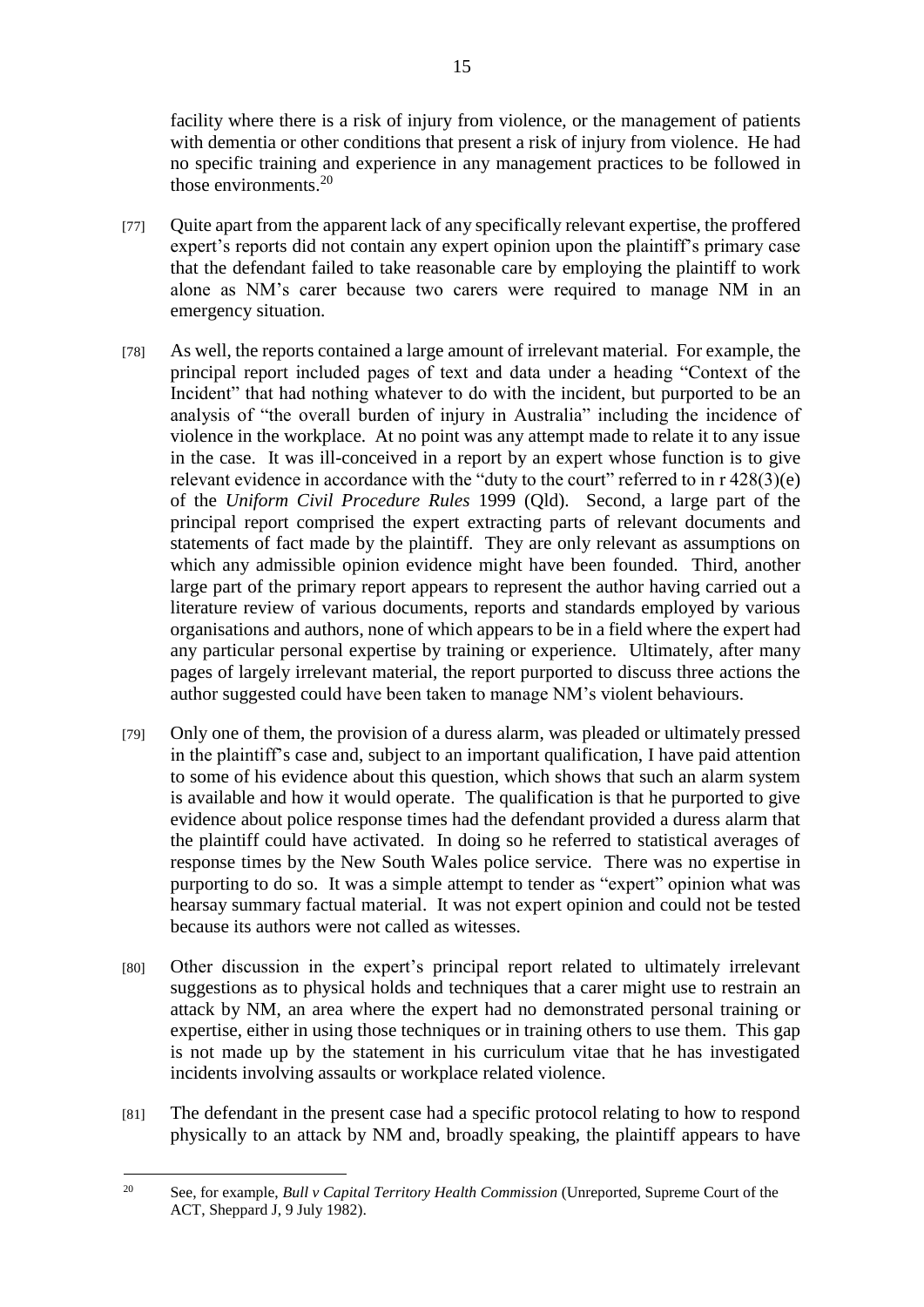followed it, although it did not appear that she managed to turn NM around so that his back was facing her front at any point.

- [82] I reject that whatever investigations the expert may have carried out of assaults in other instances qualified him to offer any opinions as to the appropriateness or otherwise of that protocol or the appropriate physical response to an attack by NM. It further showed a regrettable lack of objectivity that the expert purported to do so. Fortunately, the plaintiff's case, as pleaded and presented in final argument, raised no relevant question of this kind.
- [83] The plaintiff sought to obtain assistance on the question as to whether the defendant was obliged to provide a second carer at the Deception Bay house from *Tamar Park Pty Ltd v Smith.*<sup>21</sup> The question in that case was whether an employer who operated a nursing home was negligent in failing to provide a third carer to assist the plaintiff and another carer when they were assisting an uncooperative patient to go to the toilet. In that case it was held that "there was no evidence that it would be costly … or cause any inconvenience if a third employee was required" and that "a person was readily available to assist the two carers".<sup>22</sup> The distinction on the facts of the present case appears below.
- [84] The defendant does not submit that the probability of injury was so low that a reasonable person would not have taken the precaution of employing a second carer if it were otherwise appropriate to do so or that this was the critical factor in reaching a conclusion as to whether a reasonable person would have employed a second carer. In my view, it was right not to make that submission.
- [85] Further, the defendant does not submit that the likely seriousness of the injury was so low that a reasonable person would not have taken the precaution of employing a second carer if it were otherwise appropriate to do so, or that this was the critical factor in reaching a conclusion as to whether a reasonable person would have employed a second carer. For the reasons previously mentioned, although the prior incidents were of relatively minor injury or injuries, I do not consider that the likely seriousness of injury was so low as to be the critical factor in negating a finding of breach of duty.
- [86] However, the defendant submits that it was not reasonable, practicable or financially possible to employ a second carer to be available at all relevant times. Among other facts, it relied on the following:
	- (a) the defendant is a not for profit organisation dependant on government funding to conduct its activities including the provision of accommodation services to disable persons;
	- (b) the funding for the Deception Bay house services was provided by the department;
	- (c) the extra cost for a second carer at the Deception Bay house would have been \$220,000 per annum or more;
	- (d) the defendant could not afford to fund that amount for a second carer at the Deception Bay house; and

<u>.</u>

<sup>&</sup>lt;sup>21</sup> [1999] TasSC 16.<br><sup>22</sup> [1000] TesSC 16.

<sup>[1999]</sup> TasSC 16, [28] and [44].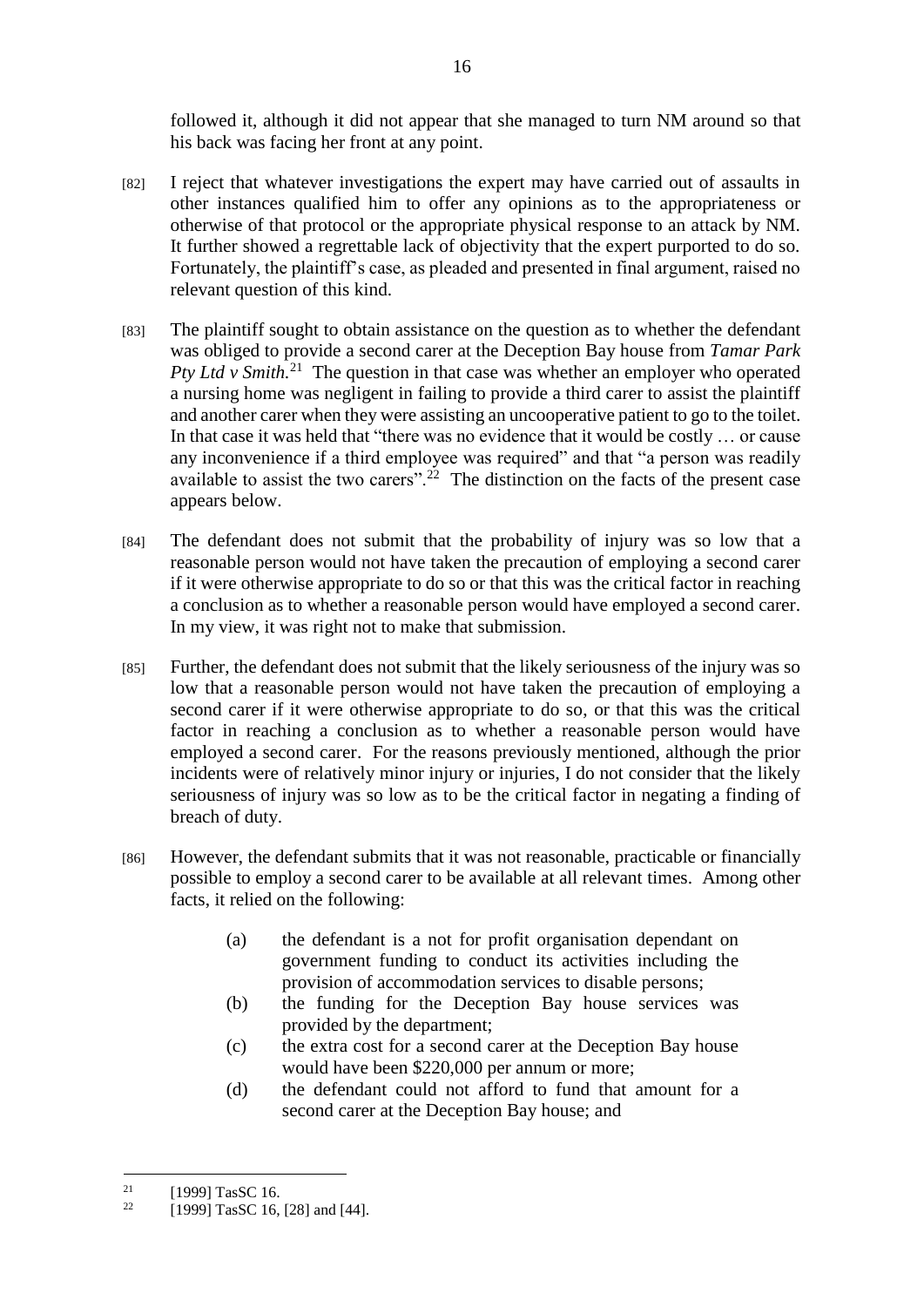- (e) the department would not have funded a second carer at the Deception Bay house.
- [87] Let these facts be accepted. There was evidence to support them. Under s  $305B(2)(c)$ , they suggest that the burden of taking the precaution of having a second carer at the Deception Bay house in relation to NM was excessively high.
- [88] Philip Wright was the community service manager employed by the defendant at the relevant time. He gave evidence about the processes by which the defendant applied for and received funding from the department to provide services, including the services provided to NM and his co-resident at the Deception Bay house.
- [89] The plaintiff submits that the evidence of Mr Wright supported the inference that if a request had been made, supported appropriately with expert opinion, it would have been granted. That general submission overreached the evidence. Mr Wright said that it was the department, not the defendant, who determined how many people lived in establishments such as the Morayfield house and the Deception Bay house. He also said that the department would not have funded an extra carer in the absence of a recommendation for an extra carer from the Specialist Response Service team and that experience showed that the department did not fund a proposal with a staff ratio of more than one staff member to two residents.
- [90] Under s  $305B(1)(c)$  and (2) of the Act, the question is whether a reasonable person in the position of the defendant would have taken the precaution of employing a second carer having regard to the degree of probability that the injury would occur if care were not taken, the likely seriousness of the injury and the burden of taking precautions to avoid the risk of injury.
- [91] In *State of New South Wales v Mikhael*, Beazley JA said about the comparator provision in the *Civil Liability Act* 2002 (NSW):

"Section 5B(2)(c) refers to the burden of taking precautions. Usually, reference is made to the cost of implementing a particular precaution. However, there is nothing in the words of the section, nor in the common law principles which stand behind s 5B, that requires this provision to be confined to the economic burden of taking any particular precaution. In a given case, s  $5B(2)(c)$  may require consideration to be given to the burden of taking precautions to avoid a risk of harm. Such consideration may extend to factors such as time or distance or communication. It may be that a precaution, for some reason, would be difficult to implement. Depending upon the circumstances of a particular case, consideration may need to be given to less tangible burdens…"<sup>23</sup>

- [92] The defendant submits that it was not reasonable or affordable to have two carers employed at the Deception Bay house.
- [93] The plaintiff submits that the required standard of care is to be tested by reference to what an employer with adequate resources to conduct the enterprise in which the

<sup>1</sup> <sup>23</sup> [2012] NSWCA 338, [82].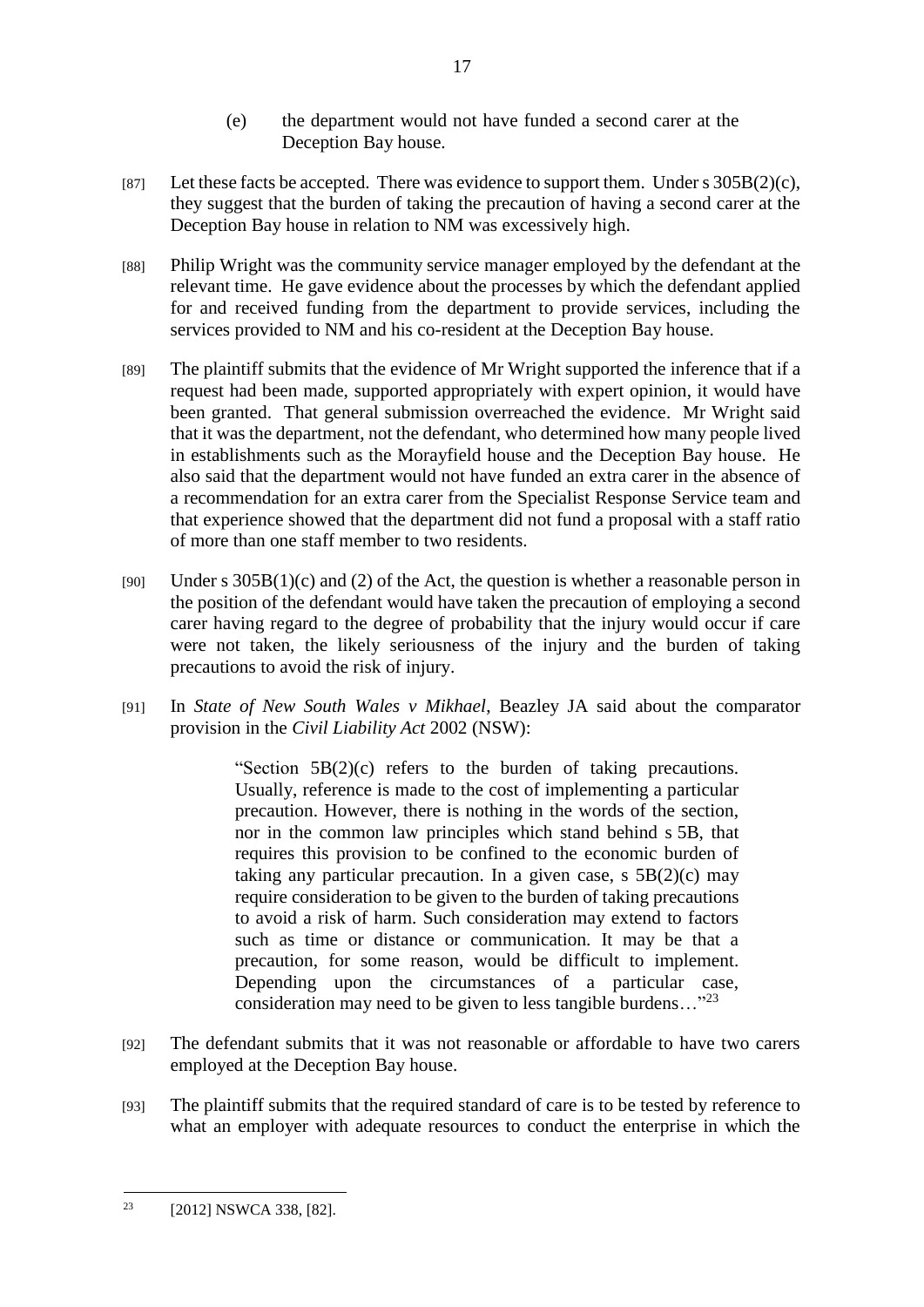employer was engaged would do. The plaintiff relies by analogy upon *PQ v Australian Red Cross Society*, <sup>24</sup> where McGarvie J said:

> "It will be necessary to direct the jury in the present case that the compliance of the Red Cross with its duty of care to the plaintiff is to be tested by reference to a reasonable person with adequate resources available for the activity in which it was engaging. Such a direction is called for because there are in evidence, references to some financial constraints upon the Red Cross, and to some of its work being done by volunteers. It will be necessary to ensure that the jury do not test its compliance with its duty of care by reference to the standard which might be expected of a partly voluntary charitable or benevolent organisation with limited resources of finance or staff."

- [94] In my view, s 305B requires the court to take into account the burden of taking precautions to avoid the risk of injury, not to set up a "normalised" standard based on an assumed capacity to provide precautions irrespective of cost.
- [95] The social utility of the activity of caring for NM at the Deception Bay house was high. From the Plan, one can see the considerable efforts and resources that were employed to improve NM's quality of life and to maintain that high standard at the Deception Bay house. The basis of his care at the Deception Bay house was that of a two resident one carer model. Logically, in judging the social utility of an activity one must postulate the alternative set of conditions to those which obtain. The plaintiff simplistically says that there should have been a two carer two resident model of care. But there was no evidence of that model of care being available as a possible or practicable alternative at the Deception Bay house.
- [96] There was some evidence of NM's residence at the Morayfield house from about 2006 where there was a second carer available. But that was a model of care involving two carers to four residents. If being in a four resident facility might have had a significant negative effect on NM's quality of life, when compared to a two resident facility, the social utility of caring for him at the Deception Bay house might assume greater importance. But there was no evidence on these matters.
- [97] If the counterfactual conclusion could have been reached that the defendant had the means to provide a second carer at the Deception Bay house, or might reasonably have obtained them, I would have concluded further that the probability that some injury would occur if that precaution were not taken was relatively high; but the likely seriousness of injury was relatively low and the burden of taking the precaution in terms of cost would have been high, at a cost of approximately \$220,000 per annum (to provide a second carer for 24 hours per day on a three shift per day basis).
- [98] However, once it is accepted, as I do accept, that the defendant did not have the means and could not reasonably be expected to have obtained the means to provide a second carer at the Deception Bay house, the conclusion can no longer really be that the defendant ought to have provided a second carer at that house.

<sup>1</sup>  $^{24}$  [1992] 1 VR 19, 33-34.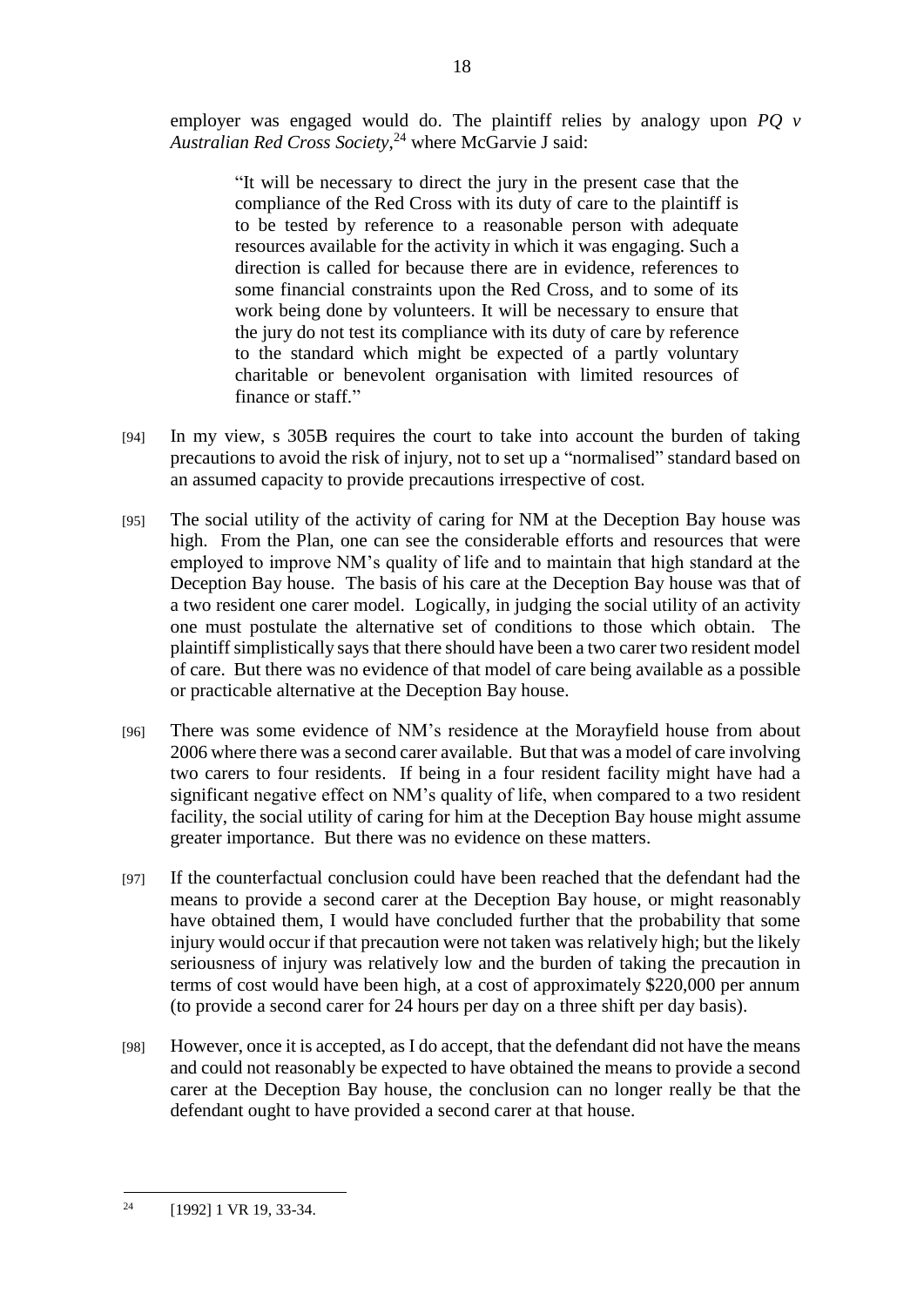- [99] It follows that I am unable to find that a reasonable person in the position of the defendant would have taken the precaution of employing a second carer at the Deception Bay house.
- [100] Instead, the question is whether NM should not have been cared for in the Deception Bay house at all, but in another environment where there would have been a second carer available in an emergency. For example, before NM was placed in the Deception Bay house, he was resident in the Morayfield house with two carers employed hands on to care for the four clients who lived there (a third worker was a manager who did not work hands on). Would a reasonable person in the position of the defendant have taken the precaution of either not placing him in or removing him from the environment of the Deception Bay house?
- [101] During closing addresses for the trial, I was concerned that it would be inappropriate for the court to further pursue that question in this case. The plaintiff did not specifically allege that the negligence of the defendant was that it should not have placed or continued the placement of NM in the Deception Bay house. The defendant did not specifically defend that as an allegation of negligence. The question is whether a possible finding is that the defendant was negligent in placing or permitting NM to remain at the Deception Bay house where there was only a single carer is nonetheless open on the pleaded issues as joined for trial.
- [102] Paragraph 8(a) of the statement of claim as amended alleges that the breach of duty of the defendant was that it "undertook the care and management of [NM] without ensuring that it had and continued to have in place adequate staff and resources to properly and safely care for [NM] and to ensure the safety of staff…" In my view, that allegation is wide enough to raise the question whether NM should have been cared for in another environment where there was a second carer available in an emergency.
- [103] The burden of taking the precaution of not placing or continuing the placement of NM in the Deception Bay house is not clear because of the absence of any evidence about it. The burden might have been affected by many factors. First, it is apparent from the Plan that NM's behaviours at the Deception Bay house, though challenging, were improved from his behaviours in 2005 and 2006, potentially including some of the period when he resided at the Morayfield house. A number of factors might have affected that, including that NM did not respond as well to larger group situations or people he did not know. However, the defendant adduced no evidence as to the likely effect on NM of living in a larger house environment. Second, there was no evidence as to whether it would have been possible to find a place for NM in an environment where there would have been a second carer available in an emergency, other than the fact that he had lived at Morayfield in such an environment in 2006.
- [104] The decision in this case would have to be made without the benefit of relevant expert or other evidence about the assessment process to make a decision as to the suitability of a person such as NM for a two resident one carer model of care.
- [105] What evidence there is shows the Specialist Response Service team did not come to the view that NM's continuing placement in the Deception Bay house was inappropriate because of the risk that he might injure a carer. But that question was not specifically addressed, so far as I can see. The Plan was not an assessment of whether he should be placed elsewhere. It was an assessment of the needs and risks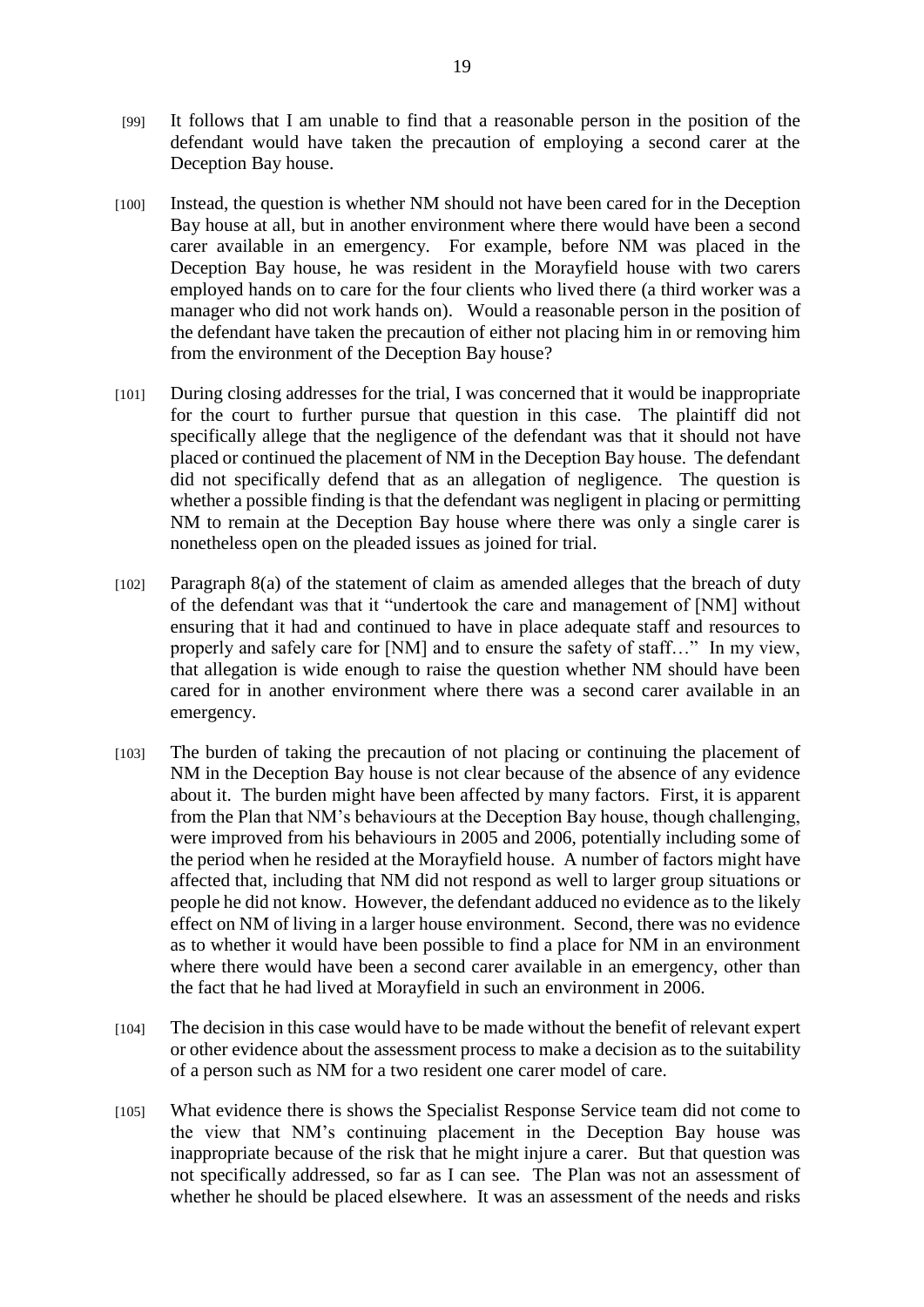and appropriate management strategies for his care at the Deception Bay house and other environments (such as at Insight Services and on outings) in accordance with the objectives of the DSA.

- [106] I have come to the conclusion that there is not sufficient evidence to draw the inference on the balance of probabilities that a reasonable person in the position of the defendant would have taken the precaution of either not placing NM in, or the precaution of removing him from, the environment of the Deception Bay house by declining to provide the services to him there on a one carer two resident model of care.
- [107] That conclusion in this case says nothing about what the conclusion would be in another case, where the evidence lacking in this case might be available.

#### **Breach of duty – duress alarm**

- [108] The plaintiff submits that it was negligent for the defendant not to have provided a duress alarm that the plaintiff could have activated by pressing a simple button so as to avoid the injury that she suffered. There was evidence as to the commercial availability of a duress alarm system or systems that might be used to activate an emergency response.
- [109] The defendant submits that it was not negligent not to have a duress alarm.
- [110] The defendant relies on the evidence that the initial cost of a duress alarm was \$490.00 and there was a monitoring cost of \$13 per week (\$676 per year) for each alarm. The defendant further submits that to provide a duress alarm to the plaintiff it would have been necessary to provide a separate alarm for every employee who worked as a carer for the defendant at great expense.
- [111] There was no foundation in the evidence for the submission that it would have been necessary to provide every employee with a duress alarm. First, there was no evidence that every resident presented a similar risk of injury to that presented by NM. For example, the other resident of the Deception Bay House appears to have been passive by comparison with NM. Second, in any event it is not apparent why there would have to be a separate alarm for every employee. An employee who was not at work or not caring in a similar risk environment would not need one. The hypothesis of the plaintiff's case was that a carer working alone at the Deception Bay house to care for NM required a duress alarm. Only one alarm would be needed for the Deception Bay house. It was not established that it could not be transferred from one carer to another at the change of shift. I find that it would not have been prohibitively expensive to provide a duress alarm.
- [112] Below, I hold that the plaintiff has not proved that the provision of a duress alarm would have avoided the plaintiff's loss or damage. Nevertheless, in my view, in the absence of a second carer who could be called to assist the plaintiff in an emergency presented by NM's behaviours, a reasonable person in the position of the defendant would have taken the precaution of providing a duress alarm
- [113] Accordingly, in my view, it was a breach of duty for the defendant to fail to do so.

#### **Breach of duty – swipe access card**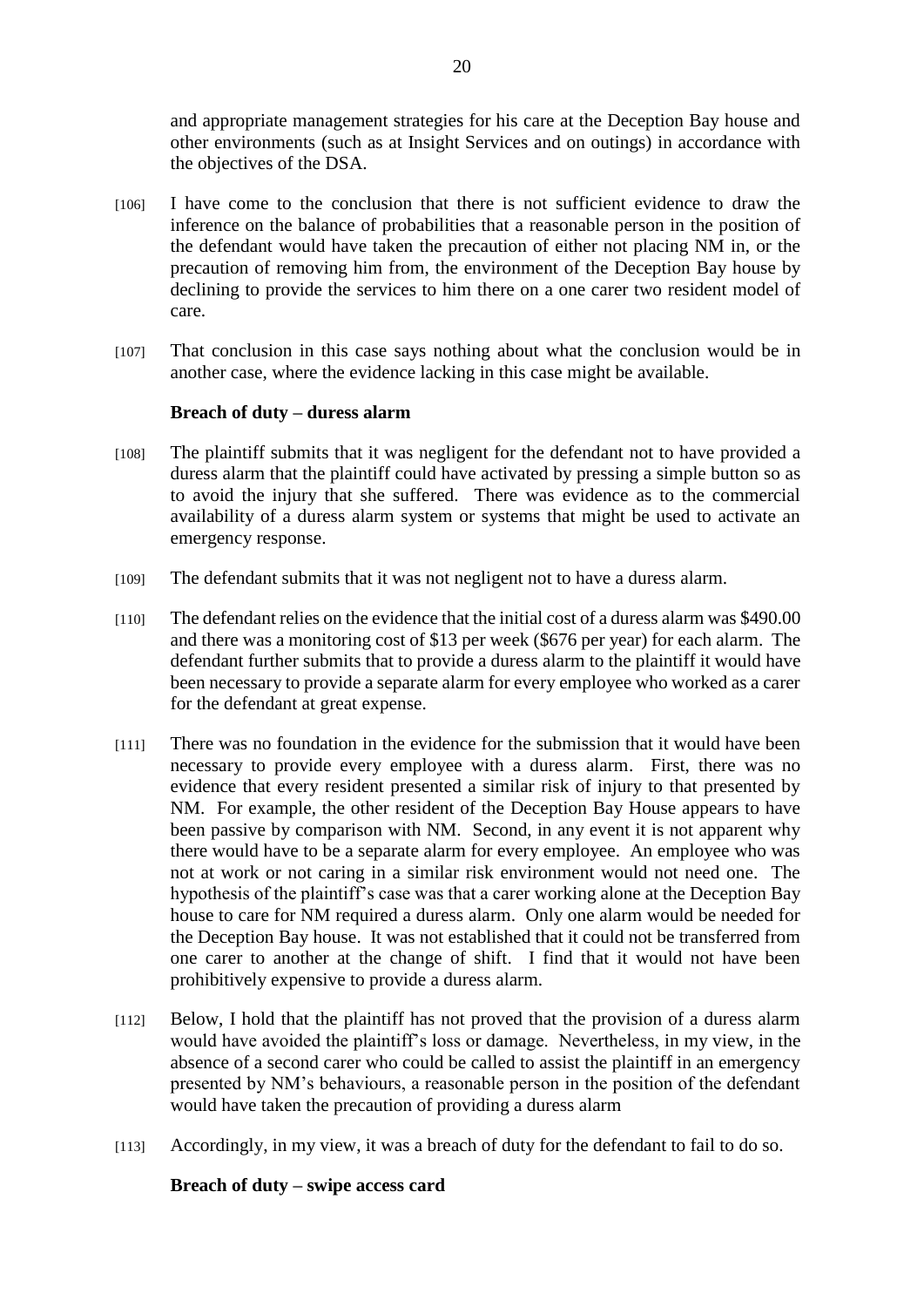- [114] The plaintiff made no submissions directed to this allegation apart from seeking a finding that the defendant should have fitted a swipe access card to the office at the Deception Bay house.
- [115] The question is whether it was a negligent breach of duty for the defendant not to provide a swipe access card that would have made the office quickly accessible and provided the plaintiff with a safe place of refuge had she freed herself from NM's clutches.
- [116] The defendant's existing protocols provided, as the plaintiff knew, that she should retreat to the office and lock it if she was threatened by NM and was not able to talk him down or otherwise manage the threat. However, it appears that the office door was locked when closed and opened by the use of a key. Although not developed in submissions, the plaintiff's case theory was that a swipe access card would have provided quick access to the office to enable the plaintiff to escape from NM's attack.
- [117] The plaintiff's counsel opened that the plaintiff's evidence would be that the Morayfield house swipe access card was provided for the carer's safety. But the plaintiff gave no evidence about that.
- [118] The plaintiff said that immediately before the incident she took her notes into the office where she was for about 15 seconds and then when she came back out NM was standing near the table in the eating area with the plate upside down in his mouth. The plaintiff was asked whether the office had a door and replied that it was a locked office. However, it was not entirely clear from that evidence whether she locked it after she emerged having been inside for 15 seconds. Her description of what happened after she released NM from her hold and he ran out was that she was fumbling around with a big bunch of keys, so it appears more likely than not that the office door was closed and a key was required to open it.
- [119] Mr Wright was asked about swipe card access at the Morayfield house in crossexamination. He confirmed that there was a swipe card system at the Morayfield house, that it gave quick and easy access to the office and that it was used (apparently for that purpose) at the Morayfield house, but said cryptically that the Morayfield house was a "different environment".
- [120] When it was suggested to him that a swipe access card system of entry to a locked office would have been appropriate at the Deception Bay house he responded that to lock a door to a the room of the house would be an impermissible restrictive practice, apparently meaning under the DSA. It was not explained how it was permissible to have a locked door at the Morayfield house but not at the Deception Bay house or how, if it was impermissible to do so, the existing practice at the Deception Bay house was to lock the door to the office. In any event, the Plan clearly provided for a carer to the locked office as a defensive strategy.
- [121] I find that it would not have been impermissible to have fitted a swipe access card at the Deception bay house.
- [122] Would a reasonable person in the position of the defendant have taken the precaution of fitting a swipe access card to guard against the risk of injury to the plaintiff if NM attacked a carer?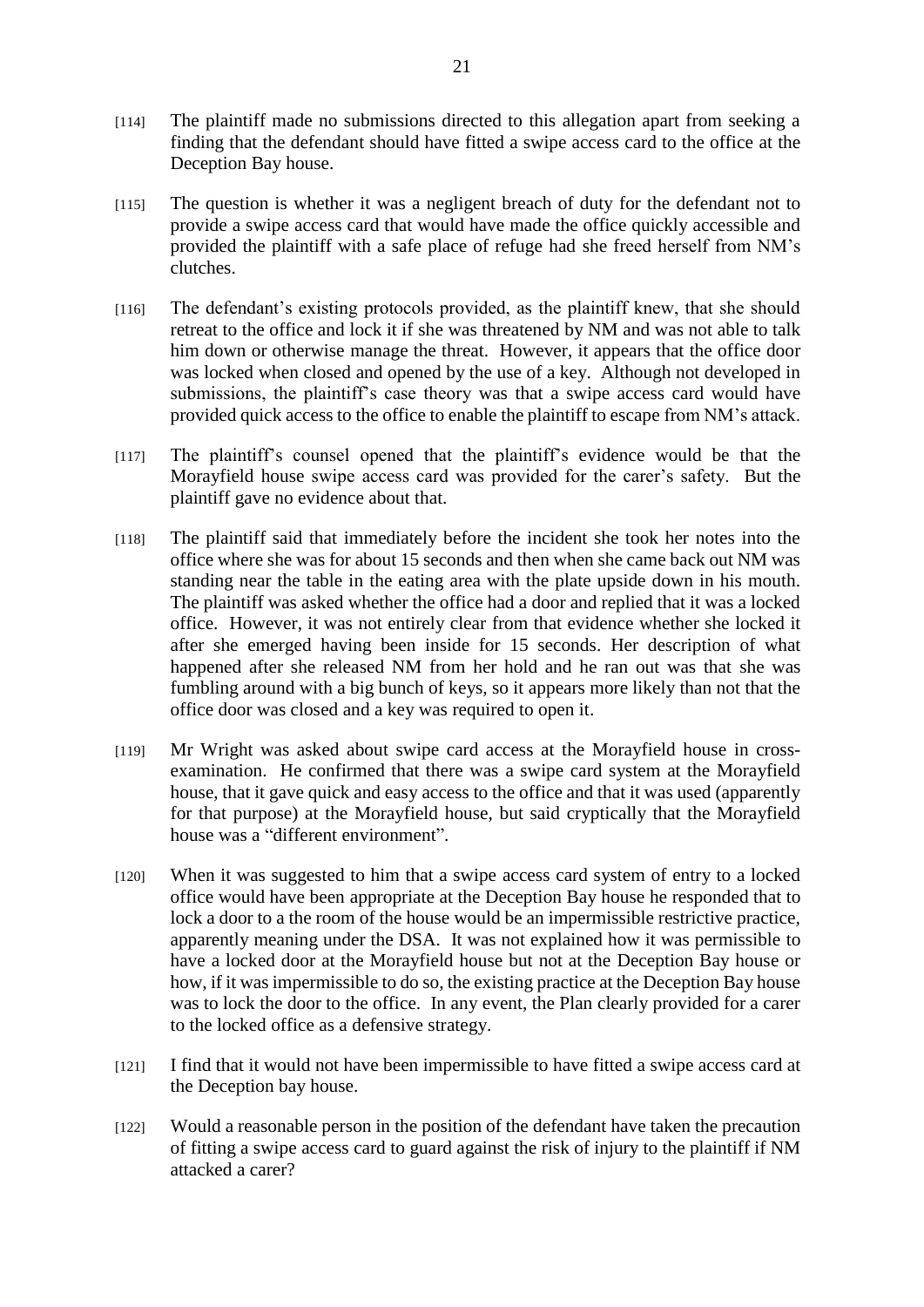- [123] I have previously dealt with the probability of and likely seriousness of injury.
- [124] The defendant expressly does not submit that the burden of taking a precaution to avoid the risk of injury by fitting a swipe access card to the office would be high in terms of cost.
- [125] In the absence of a second carer who could be called to assist the plaintiff in an emergency presented by NM's behaviours, in my view, a reasonable person in the position of the defendant would have taken the precaution of providing swipe card access, as a quick method of access to the office where a carer would be protected from NM's targeted behaviours if he attacked.
- [126] Accordingly, in my view, it was a breach of duty for the defendant to fail to do so.

# **Causation in fact – second carer available in an emergency**

- $[127]$  Under s 305D(1)(a) the element of factual causation is that "the breach of duty was a necessary condition of the occurrence of the injury".
- [128] The High Court has twice stated that the statutory requirement that the breach of duty is a "necessary condition" means that in the case of an omission the question of causation in fact is whether the harm would have occurred but for the omission.<sup>25</sup>
- [129] Second, by s 305E, the plaintiff bears the onus of proving on the balance of probabilities any fact relevant to the issue of causation.
- [130] In *State of New South Wales v Mikhael*,<sup>26</sup> Beazley JA said about the comparator provision in the *Civil Liability Act* 2002 (NSW):

"As the concern at this point is with factual causation, the respondent was required to establish some underpinning factual circumstance that either of itself, or by inferential reasoning, enabled the court to find that 'but for' the negligent omission, the harm to the respondent would not have happened. I have referred to the difficulty of establishing 'but for' causation in the case of negligent omissions and as *Adeels Palace Pty Ltd v Moubarak* amply illustrated, the presentation of a range of possibilities is insufficient."<sup>27</sup>

- [131] In my view, if the defendant had provided a second carer at the Deception Bay house who would be available in an emergency, more likely than not the plaintiff's injury would not have occurred. This is because if a second carer was in attendance at the Deception Bay house they would have been close by to assist.
- [132] The plaintiff proves factual causation on that alleged breach of duty, but did not prove the breach itself.

# **Causation in fact – duress alarm**

 $25$ <sup>25</sup> *Adeels Palace Pty Ltd v Moubarak* (2009) 239 CLR 420, 440 [45]; *Strong v Woolworths Ltd* (2012) 246 CLR 182, 190-191 [18]-[20].

<sup>&</sup>lt;sup>26</sup> [2012] NSWCA 338.<br><sup>27</sup> [2012] NSWCA 338.

<sup>[2012]</sup> NSWCA 338, [96].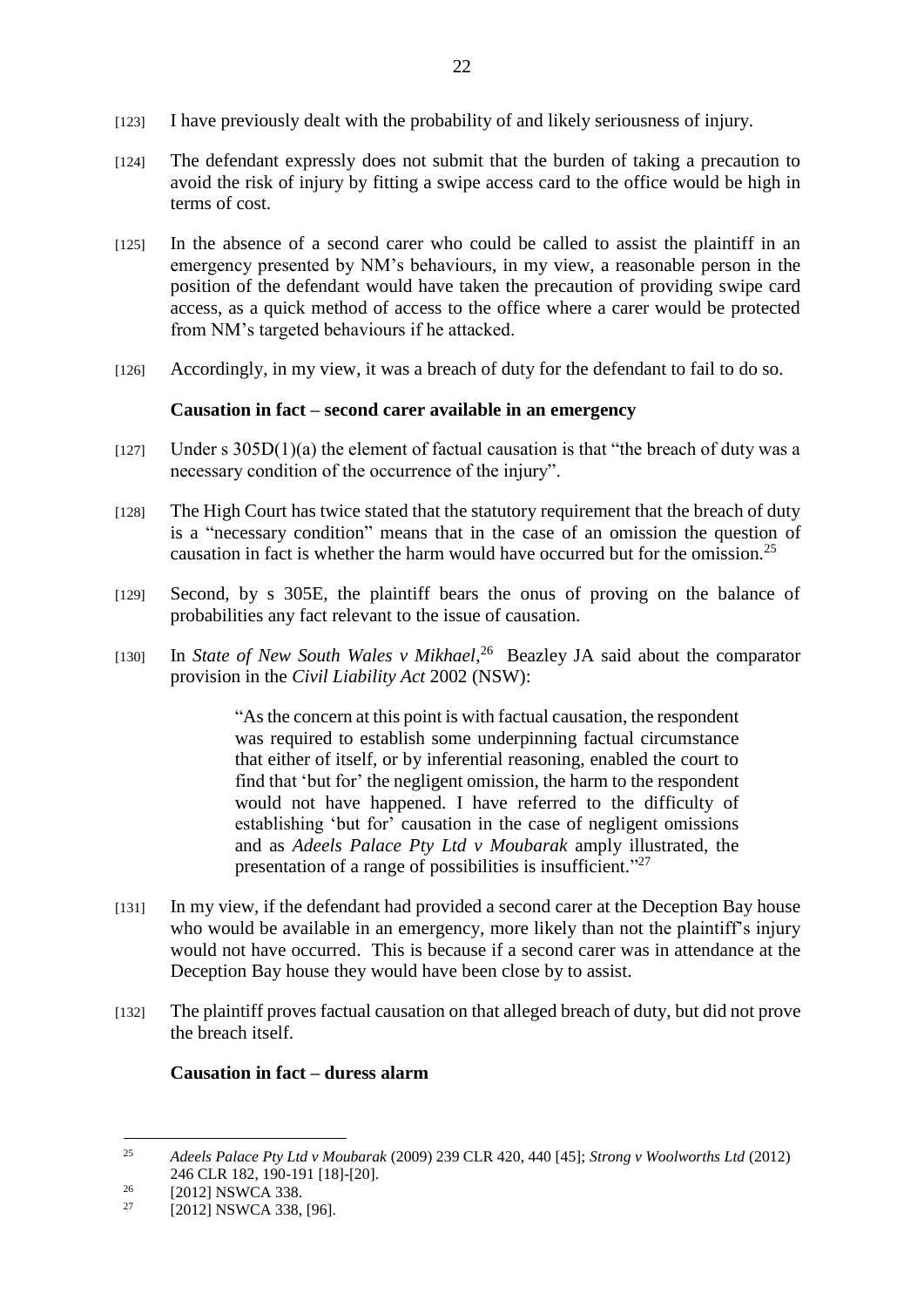- [133] Where the alleged breach of duty was the omission to provide a duress alarm, the question of factual causation resolves to whether the plaintiff's injury would have been suffered but for the absence of a duress alarm.
- [134] The defendant submits that failure to provide a duress alarm did not cause the plaintiff's loss or damage because the plaintiff had not proved on the balance of probabilities that a response would have arrived in time to avert the substance of the incident and the plaintiff's loss or damage.
- [135] First, the defendant submits that because the plaintiff said in cross-examination that she did not have time to reach for the mobile phone because her hands were occupied with trying to restrain NM, it should be inferred that she would not have been able to activate a duress alarm if one had been provided. Being able to press an alarm button either once or a few times is not the same as being able to retrieve a mobile phone and make a call. It should be remembered that the plaintiff said that the mobile phone was most likely in the office. In any event, the defendant did not squarely ask the plaintiff to assume the conditions that might have obtained had a duress alarm been provided and she had been trained in its use. I am not persuaded to draw the inference that the defendant seeks.
- [136] The assessment of causation in fact is of a past hypothetical fact. But, in my view, the ordinary and objective expectation from the circumstances is that the momentary release of the plaintiff's hold on one of NM's wrists that would have been required to press the button on a duress alarm would not only have been possible but is something she would have done.
- [137] But the question whether a response would have arrived in time remains. Although the plaintiff said that the incident lasted for half an hour, that was an after the fact estimate of time which is not of a reliable kind. Although it was not directly relevant to the likely response time at the Deception Bay house, the plaintiff said that it took twenty minutes or more for the police to respond to a call to the Morayfield house when she worked there. Mr Wright said the response time was shorter at Morayfield, six to eight minutes, but could not say what the time would have been at the Deception Bay house.
- [138] The local police station was 5.8 km away from the Deception Bay house. There was no evidence during what hours it was manned, or that any response would be from there, or what time it would be likely to have taken from the time of receipt of a duress alarm signal from the Deception Bay house by whoever would have received that signal until police would have been able to enter the Deception Bay house.
- [139] If I accept that the incident lasted even for twenty minutes, it is not proved to any degree of likelihood that the plaintiff would have been assisted in time by an emergency response to the alarm when activated.
- [140] There was, therefore, no evidence that it was more likely than not that an emergency response would arrive at the Deception Bay house in twenty minutes or less and there was no evidence that interrupting NM's behaviours after a shorter period than in fact occurred would have avoided the loss and damage suffered by the plaintiff.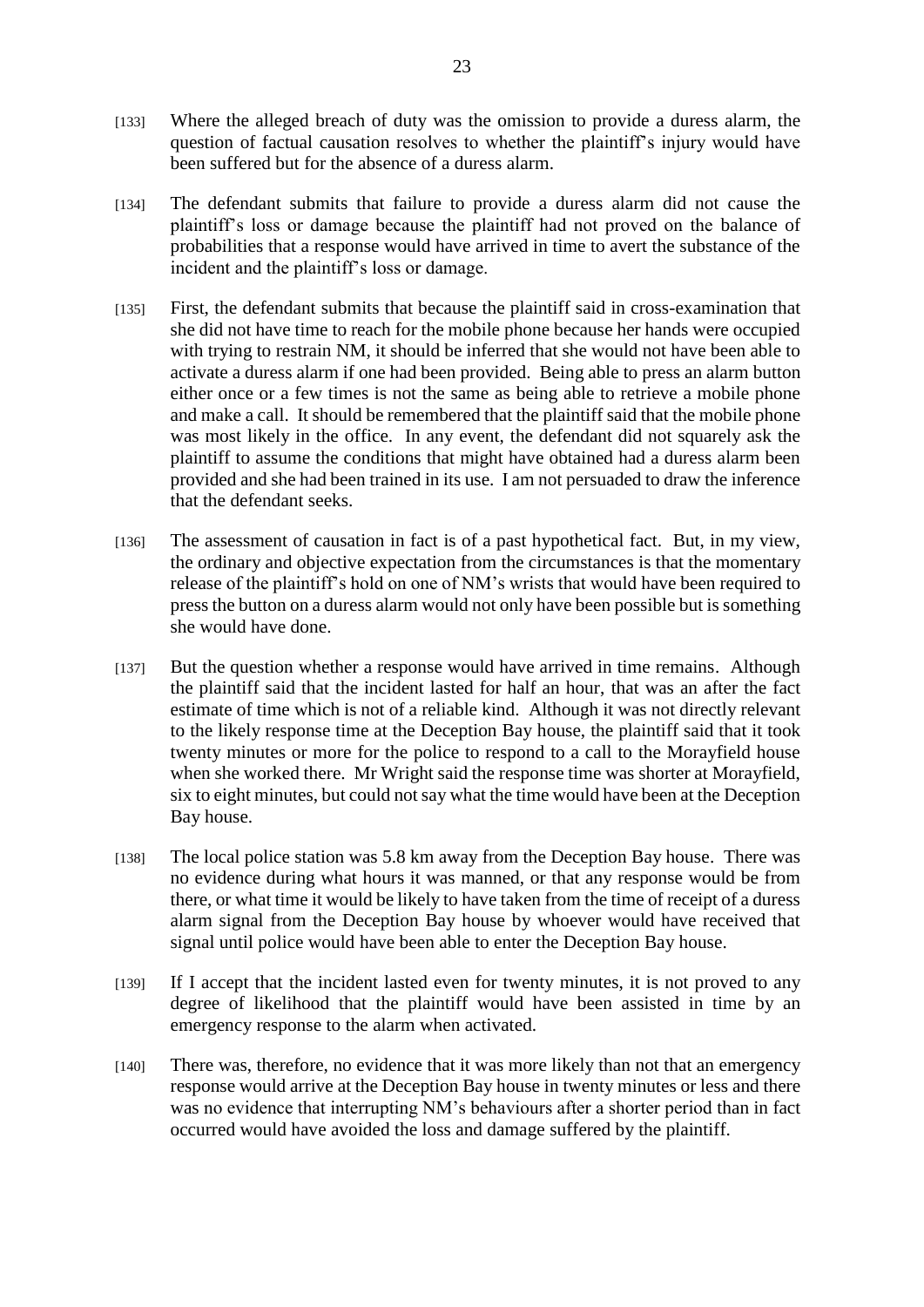- [141] In *Cross v Moreton Bay Regional Council*, <sup>28</sup> I attempted to summarise some of the relevant common law principles according to which the decision of causation in fact for the tort of negligence falls to be decided where there is a gap in the evidence.<sup>29</sup>
- [142] The present case does not fall for decision under the common law. The question must be decided under s 305D. The operation of an indistinguishable provision in s 5D of the *Civil Liability Act* 2002 (NSW) was discussed by the High Court in *Strong v Woolworths Ltd*.<sup>30</sup> It is necessary to set out a lengthy passage from that case, where the majority said:

"The determination of factual causation under s  $5D(1)(a)$  is a statutory statement of the 'but for' test of causation: the plaintiff would not have suffered the particular harm but for the defendant's negligence…

The division of the causal determination under the statute into the distinct elements of factual causation and scope of liability is in line with the recommendations in the Final Report of the Committee convened to review the law of negligence ('the Ipp Report') … The policy considerations that inform the judgment of whether legal responsibility should attach to the defendant's conduct are the subject of the discrete 'scope of liability' inquiry … In particular cases, the requirement to address scope of liability as a separate element may be thought to promote clearer articulation of the policy considerations that bear on the determination…

Under the statute, factual causation requires proof that the defendant's negligence was a necessary condition of the occurrence of the particular harm. A necessary condition is a condition that must be present for the occurrence of the harm. However, there may be more than one set of conditions necessary for the occurrence of particular harm and it follows that a defendant's negligent act or omission which is necessary to complete a set of conditions that are jointly sufficient to account for the occurrence of the harm will meet the test of factual causation within s  $5D(1)(a)$ . In such a case, the defendant's conduct may be described as contributing to the occurrence of the harm. This is pertinent to the appellant's attack on the Court of Appeal's reasons, which is directed to para 48 of the judgment:

> 'Now, apart from the *'exceptional case'* that s 5D(2) recognises, s 5D(1) sets out what must be established to conclude that negligence caused particular harm. That emerges from the words *'comprises the following elements'* in the chapeau to s 5D(1). *'Material contribution'*, and notions of increase in risk, have no role to play in s 5D(1). It well may be that many actions or omissions that the common law would have recognised as making a material contribution to the harm that a plaintiff suffered will fall

<u>.</u>

 $^{28}$  [2013] QSC 215.

<sup>&</sup>lt;sup>29</sup> [2013] QSC 215, [111]-[125].

<sup>30</sup> (2012) 246 CLR 182.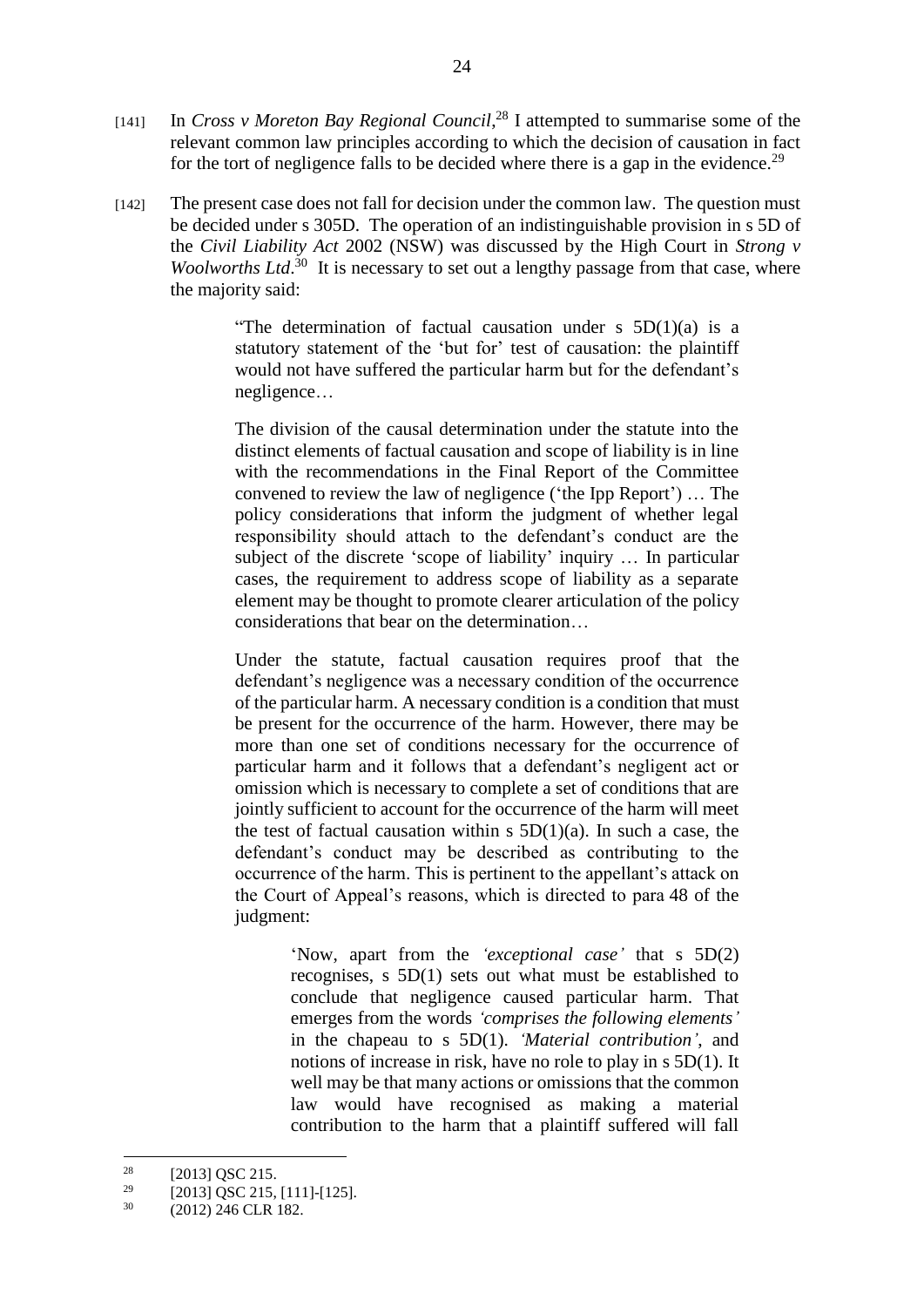within  $s$  5D(1), but that does not alter the fact that the concepts of material contribution and increase in risk have no role to play in deciding whether section 5D(1) is satisfied in any particular case.' (Emphasis in original)

The appellant submitted that the Court of Appeal had proceeded upon a view that factual causation under  $s$  5D(1)(a) excludes consideration of factors making a 'material contribution' to the harm suffered by a plaintiff. This interpretation was said to require that the defendant's negligence be the 'sole necessary condition of the occurrence of the harm' and to have prompted a differently constituted Court of Appeal to disagree with it. The latter submission was a reference to the observations made by Allsop P in *Zanner v Zanner*, to which reference will be made later in these reasons.

The reference to *'material contribution'* (Court of Appeal's emphasis) in the third sentence of para 48 was not to a negligent act or omission that is a necessary, albeit not the sole, condition of the occurrence of the harm. So much is clear from the sentence that follows. Any confusion arising from the Court of Appeal's analysis may be the result of the different ways in which the expression 'material contribution' has come to be used in the context of causation in tort. The expression can be traced to developments in the law of nuisance in Scotland in the nineteenth century…

In *Bonnington Castings Ltd v Wardlaw*, the expression 'material contribution' was employed in determining the causation of the pursuer's pneumoconiosis, a disease caused by the gradual accumulation of particles of silica in the lungs. There were several sources of exposure: the pneumatic hammers, the floor grinders and the swing grinders. The employer's breach of statutory duty lay only in exposing the pursuer to the dust generated by the swing grinders. The greater proportion of the pursuer's exposure to silica dust had come from the use of the pneumatic hammers. Lord Reid characterised the 'real question' as whether the dust from the swing grinders 'materially contributed' to the disease. The swing grinders had contributed a quota of silica dust that was not negligible to the pursuer's lungs and had thus helped to produce the disease.

The Ipp Report distinguished the concept of 'material contribution to harm' applied in *Bonnington Castings* from the use of the same expression merely to convey 'that a person whose negligent conduct was a necessary condition of harm may be held liable for that harm even though some other person's conduct was also a necessary condition of that harm'. Allsop P made the same point in *Zanner v Zanner*:

> '[T]he notion of cause at common law can incorporate 'materially contributed to' in a way which would satisfy the 'but for' test. Some factors which are only contributing factors can give a positive "but for" answer.'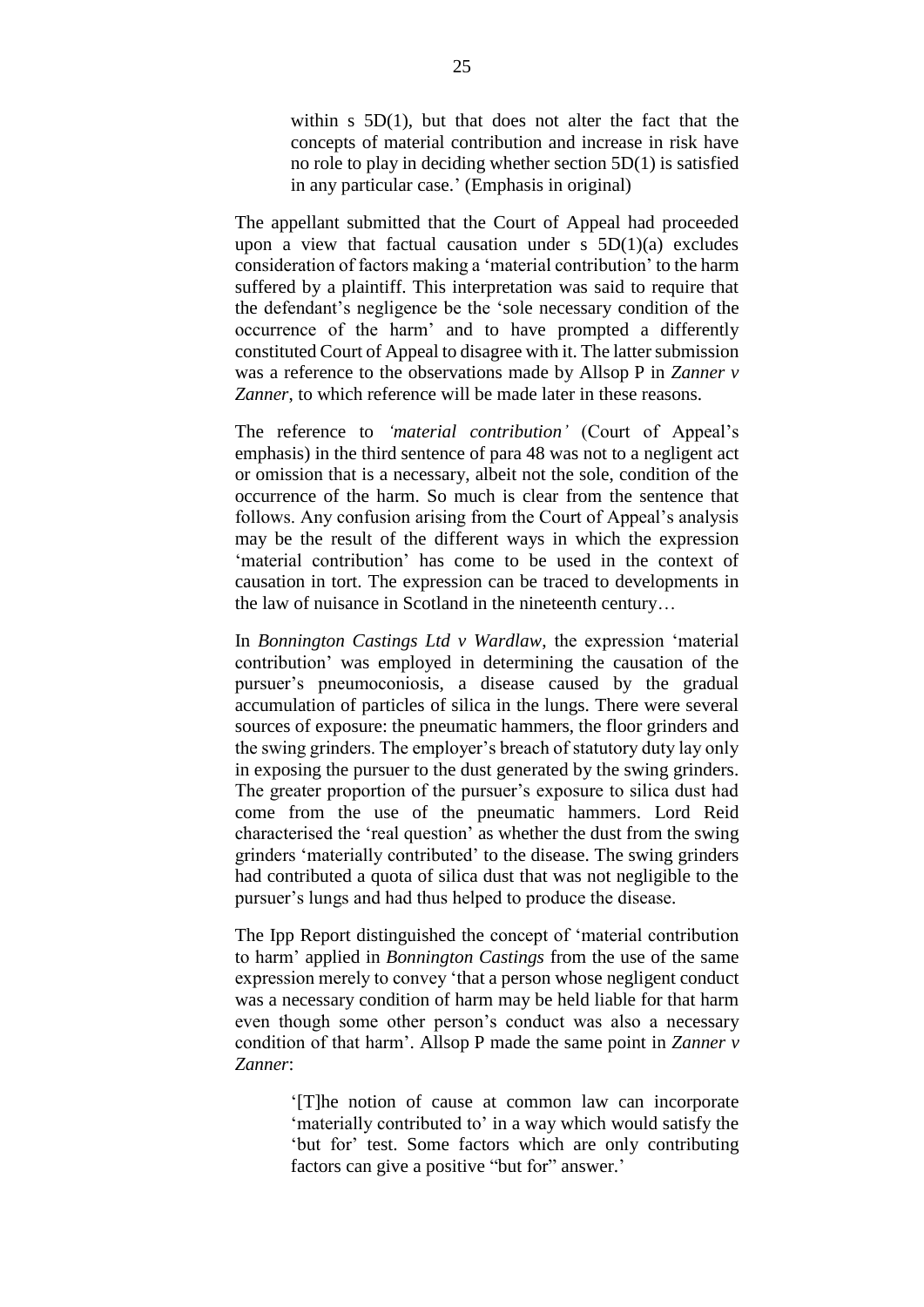His Honour illustrated the point by reference to two negligent drivers involved in a collision that is the result of the conduct of the first, who drives through the red light, and of the second, who is not paying attention. His Honour went on to observe:

> 'However, material contributions that have been taken to be causes in the past (notwithstanding failure to pass the 'but for' test) such as in *Bonnington Castings Ltd v Wardlaw* are taken up by  $s 5D(2)$  which, though referring to 'an exceptional case', is to be assessed "in accordance with established principle".'

This observation is consistent with the discussion in the Ipp Report of cases in which an 'evidentiary gap' precludes a finding of factual causation on a 'but for' analysis and for which it was proposed that special provision should be made. The Ipp Report instanced two categories of such cases. The first category involves the cumulative operation of factors in the occurrence of the total harm in circumstances in which the contribution of each factor to that harm is unascertainable. *Bonnington Castings* was said to exemplify cases in this category. The second category involves negligent conduct that materially increases the risk of harm in circumstances in which the state of scientific or medical knowledge makes it impossible to prove the cause of the plaintiff's harm. *Fairchild v Glenhaven Funeral Services Ltd* was said to exemplify cases in this category.

Section 5D(2) makes special provision for cases in which factual causation cannot be established on a 'but for' analysis. The provision permits a finding of causation in exceptional cases, notwithstanding that the defendant's negligence cannot be established as a necessary condition of the occurrence of the harm. Whether negligent conduct resulting in a material increase in risk may be said to admit of proof of causation in accordance with established principles under the common law of Australia has not been considered by this court. Negligent conduct that materially contributes to the plaintiff's harm but which cannot be shown to have been a necessary condition of its occurrence may, in accordance with established principles, be accepted as establishing factual causation, subject to the normative considerations to which s 5D(2) requires that attention be directed.

The authors of the Ipp Report and Allsop P in *Zanner v Zanner* assume that cases exemplified by the decision in *Bonnington Castings* would not meet the test of factual causation under s  $5D(1)(a)$ . However, whether that is so would depend upon the scientific or medical evidence in the particular case, a point illustrated by the decision in *Amaca Pty Ltd v Booth* with respect to proof of causation under the common law. In some cases, although the relative contribution of two or more factors to the particular harm cannot be determined, it may be that each factor was part of a set of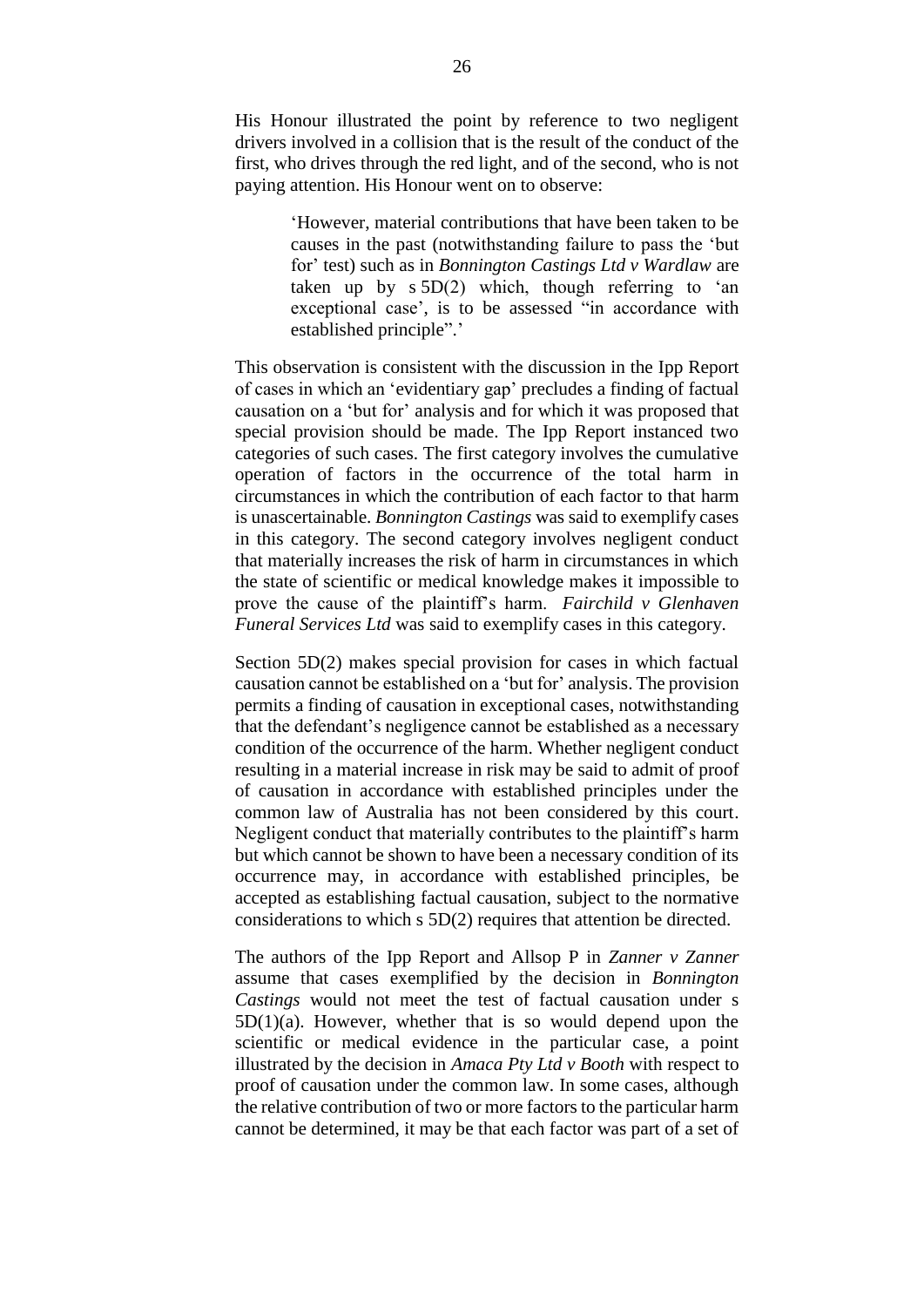conditions necessary to the occurrence of that harm."<sup>31</sup> (footnotes omitted)

[143] Applying that analysis to the evidentiary facts previously discussed, in my view, the conclusion is that the plaintiff has not proved causation in fact under s 305D(1). In my view, there is nothing which suggests, and it is not submitted by the plaintiff, that this is an exceptional case to which s 305D(2) applies.

# **Causation in fact – swipe access card**

- [144] The defendant submits that failure to fit a swipe access card to the office did not cause the plaintiff's loss or damage because the plaintiff had not proved on the balance of probabilities that the plaintiff's loss or damage would have been avoided.
- [145] Again, the defendant submits that because the plaintiff said in cross-examination that she did not have time to reach for the mobile phone because her hands were occupied with trying to restrain NM, it should be inferred that she would not have been able to use a swipe access card if one had been provided.
- [146] Being able to retrieve a mobile phone and make a call is not the same as the plaintiff being able to free herself from NM's grasp so that she could locate the swipe access card while moving to the door, swipe the reader and enter the office without NM following. The defendant did not squarely ask the plaintiff to assume the conditions that might have obtained in that scenario and assuming that had she been trained to use that strategy. I am not persuaded to draw the inference that the defendant seeks.
- [147] On the other hand, the question remains whether the plaintiff would have sought to free herself from NM's grasp to locate and use the swipe access card and thereby would have succeeded in avoiding the loss and damage that she suffered.
- [148] The critical point is whether having the swipe access card would have motivated the plaintiff to do what she did not try to do in fact: namely, release herself from NM's grasp, retrieve the keys and move to the office door to open the office. The parties did not address this point either in the evidence or in submissions.
- [149] I approach the question on the footing that the plaintiff bears the onus of proof to the standard of the balance of probabilities on this question as a matter of causation of fact. Nevertheless, it is a matter where it is permissible to draw a broadly based inference.
- [150] In the result, I am left unpersuaded that it is more likely than not that the plaintiff would have opted to make a run for the office if there had been quicker access to that room using a swipe access card. It was just as likely, in my view, that the plaintiff would not have released her hold on NM until he had settled enough so that she could safely approach the door without the risk of him following her from behind and attacking her again, whether or not faster access would have been available using a swipe access card.
- [151] In order to reach the contrary view, I would have expected the evidence to establish with some care the distances and times involved on the differing assumptions that the plaintiff could only get into the office using keys on the one hand and could have

<sup>1</sup> <sup>31</sup> (2012) 246 CLR 182, 190-194 [18]-[27].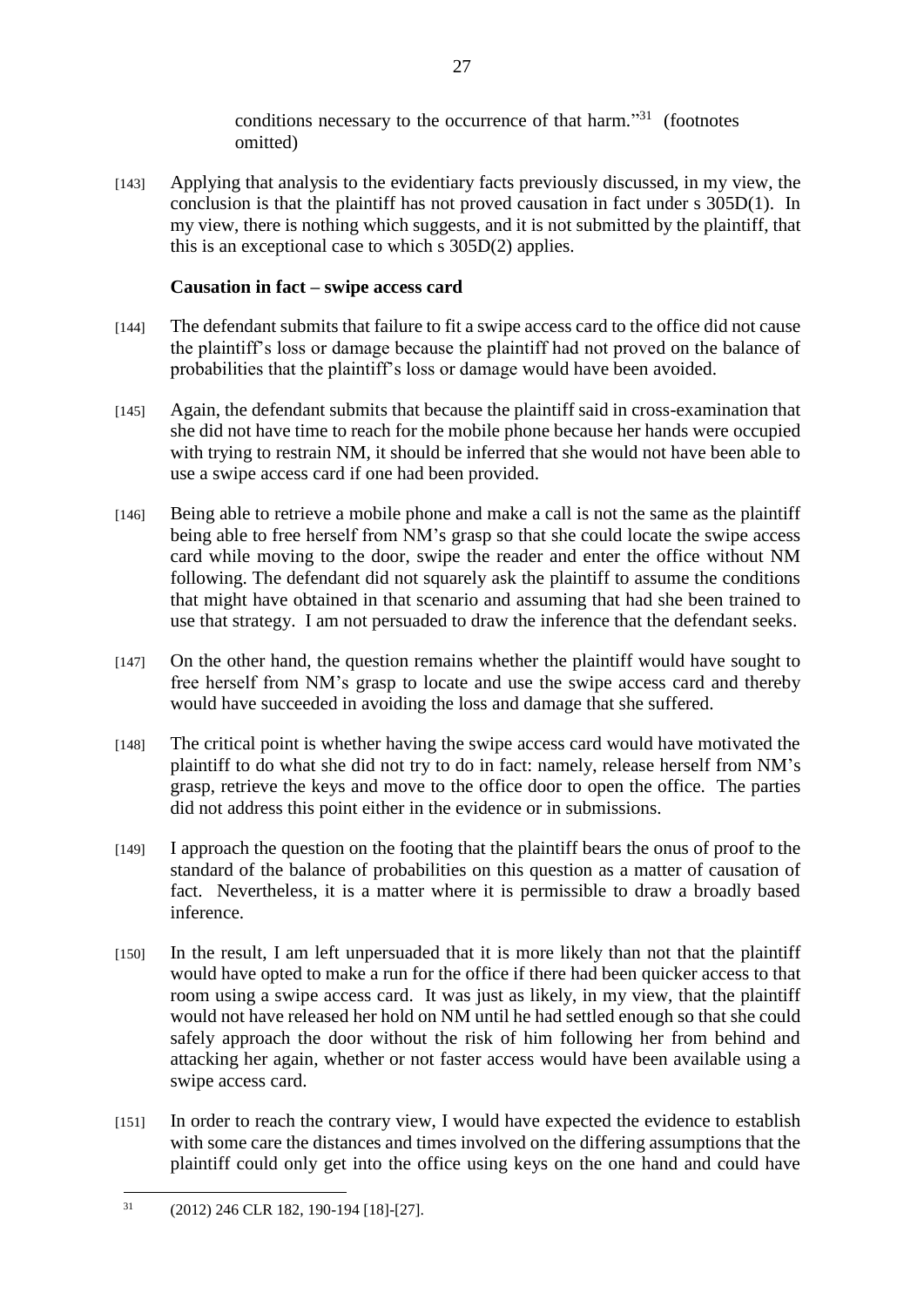done so using a swipe card access on the other hand and the plaintiff's appreciation of any of those differences (whilst observing the prohibition in s 305D(3)(b) against direct evidence of what the plaintiff would have done). There was no evidence of that kind.

[152] Accordingly, I find that the plaintiff has not established that the defendant's failure to provide a swipe access card to enter the office caused the plaintiff's loss or damage as a matter of causation in fact.

## **Conclusion on liability**

[153] The conclusion I have reached is that the plaintiff has not proved any breach of duty by the defendant that caused compensable loss.

#### **Damages**

- [154] Because the defendant has succeeded on the question of liability it is not strictly necessary to decide the quantum of damages. Against the possibility of a successful appeal, it is appropriate to make findings as to damages but to do so as briefly as possible.
- [155] As finally presented the plaintiff's claim for damages and the defendant's position on each category of loss was as follows:

| Category                                 | <b>Plaintiff</b> | <b>Defendant</b> | <b>Difference</b> |
|------------------------------------------|------------------|------------------|-------------------|
| General damages                          | \$17,900.00      | \$8,720.00       | \$9,180.00        |
| Past economic loss                       | \$304,953.80     | \$253,946.25     | \$51,007.55       |
| Interest on PEL                          | \$18,134.35      | \$1,141.66       | \$16,992.69       |
| Future earning capacity                  | \$478,427.60     | \$463,062.08     | \$15,365.52       |
| Past Superannuation                      | \$27,445.84      | \$18,089.60      | \$9,356.24        |
| Future superannuation                    | \$65,783.79      | \$50,936.83      | \$14,846.96       |
| Workcover treatment - past               | \$15,695.79      | \$15,372.00      | \$323.79          |
| Physiotherapy and/or<br>psychology- past | \$400.00         | \$400.00         | nil               |
| Dr White - past                          | \$1678.10        | \$378.00         | \$1300.10         |
| Travel - past                            | \$1,863.00       | \$1,800.00       | \$63.00           |
| Pharmaceutical - past                    | \$1,791.24       | \$1,000.00       | \$791.24          |
| Mowing - past                            | \$1,664.00       | nil              | \$1,664.00        |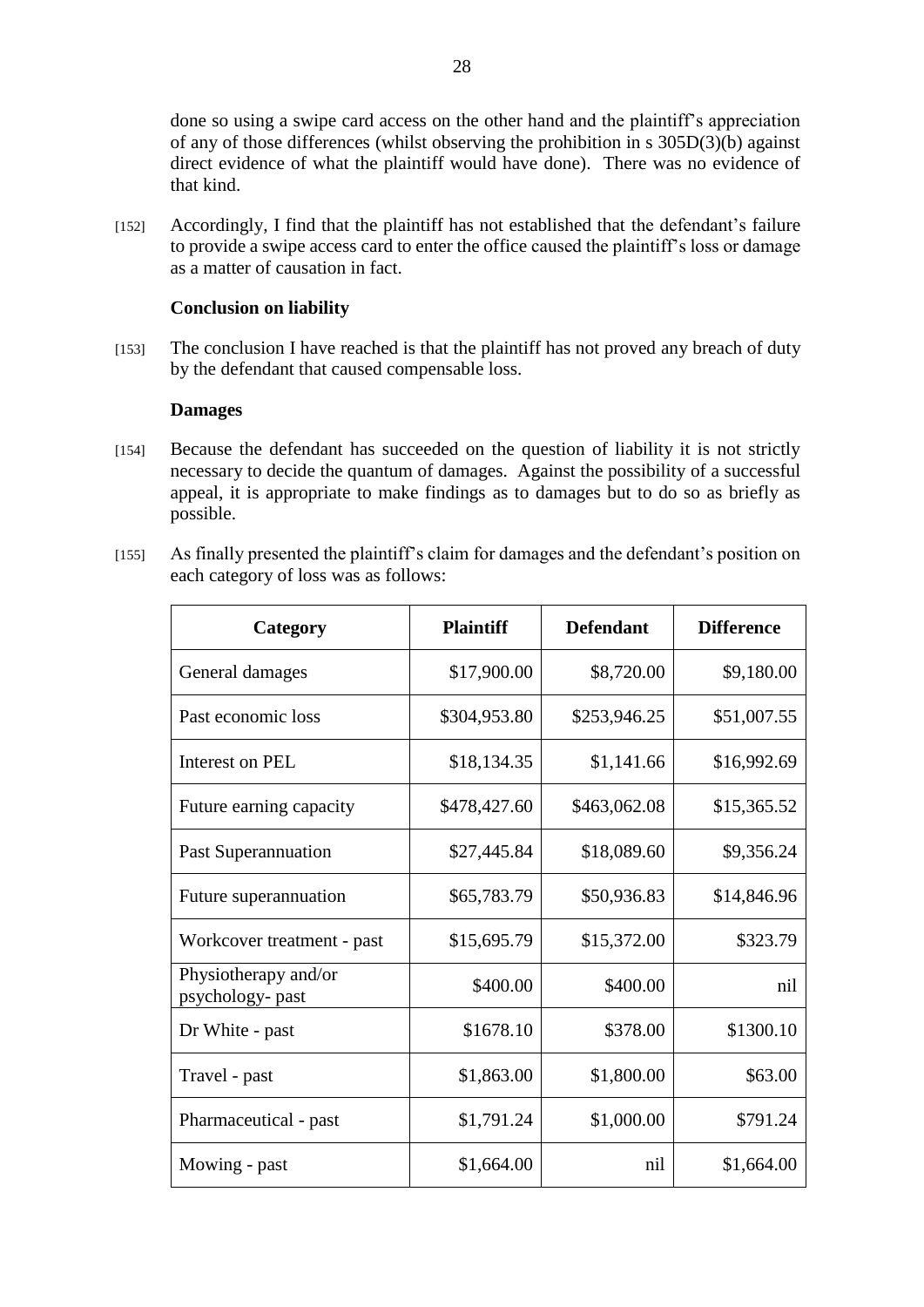| Fox v Wood                | \$7039.39    | nil          | \$7039.39    |
|---------------------------|--------------|--------------|--------------|
| Interest on past expenses | \$96.40      | nil          | \$96.40      |
| Psychiatric – future      | \$4,400.00   | \$3,600.00   | \$800.00     |
| Mowing - future           | \$6,962.40   | nil          | \$6,962.40   |
| $Travel - future$         | \$5,000.00   | \$1,000.00   | \$4,000.00   |
| Vocational                | \$4,000.00   | \$4000.00    | nil          |
| Pharmaceutical – future   | \$2,610.90   | \$840.00     | \$1,770.90   |
| Medical - future          | \$7,000.00   | nil          | \$7,000.00   |
| <b>SUB TOTAL</b>          | \$972,846.60 | \$824,286.42 | \$148,560.18 |
| Less Workcover refund     | \$68,648.06  | \$68,648.06  | N/A          |
| <b>TOTAL</b>              | \$904,198.54 | \$755,638.36 | N/A          |

Although these amounts were calculated as at 31 July 2015, for clarity I will not adjust them as between past and future damages up to the date of judgment.

## **General damages**

[156] As to general damages, the relevant provisions of the *Workers' Compensation and Rehabilitation Act* 2003 (Qld) were as follows:

#### "**306O Assessment by court of injury scale**

- (1) If general damages are to be awarded by a court in relation to an injury, the court must assess an injury scale value as follows—
	- (a) the worker's total general damages must be assigned a numerical value (*injury scale value*) on a scale running from 0 to 100;
	- (b) the scale reflects 100 equal gradations of general damages, from a case in which an injury is not severe enough to justify any award of general damages to a case in which an injury is of the gravest conceivable kind;
	- (c) in assessing the injury scale value, the court must—
		- (i) assess the injury scale value under any rules provided under a regulation; and
		- (ii) have regard to the injury scale values given to similar injuries in previous proceedings.
- (2) If a court assesses an injury scale value for a particular injury to be more or less than any injury scale value prescribed for or attributed to similar particular injuries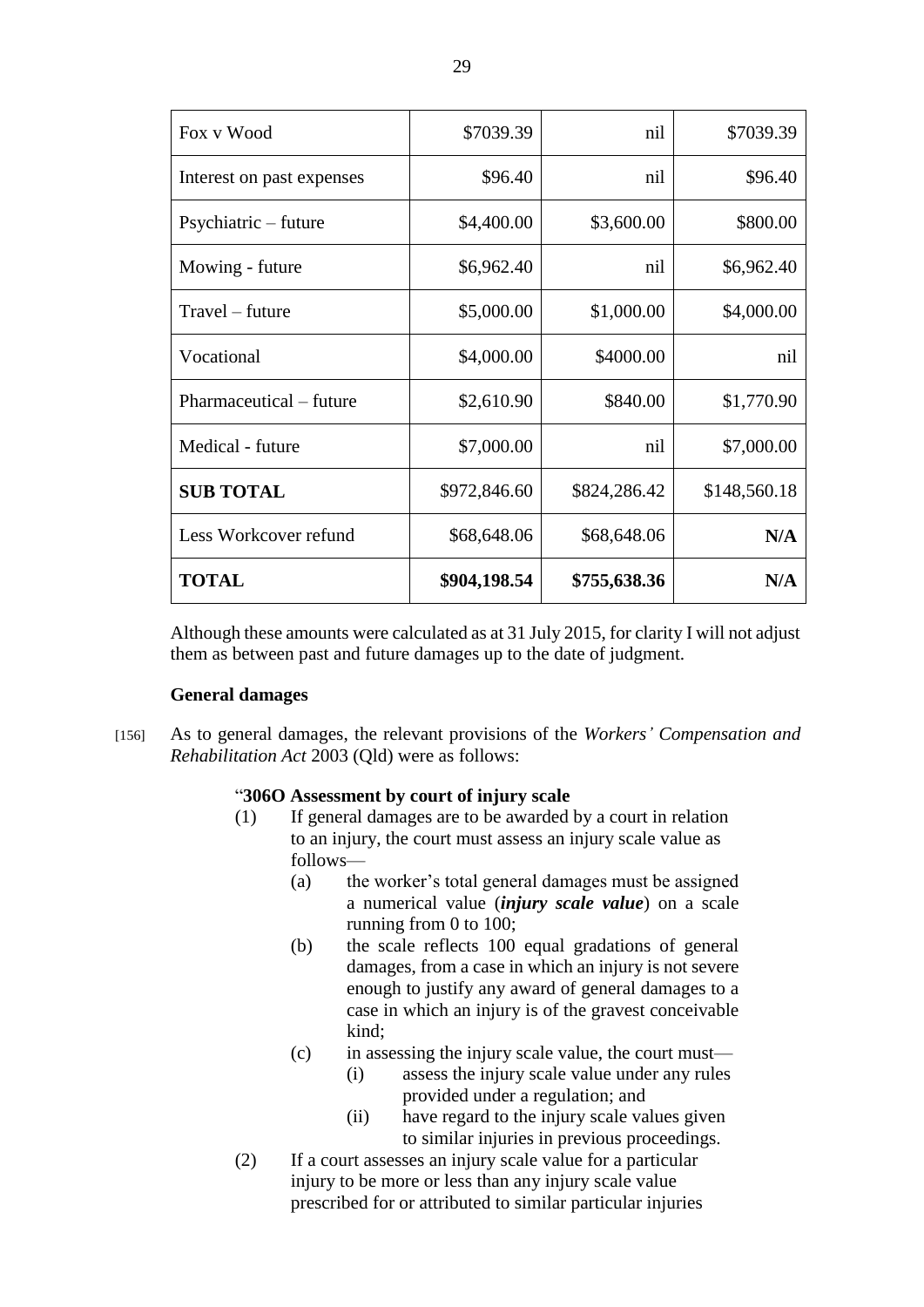under subsection  $(1)(c)$ , the court must state the factors on which the assessment is based that justify the assessed injury scale value.

## **306P Calculation of general damages**

- (1) For an injury, general damages must be calculated by reference to the general damages calculation provisions applying to the period within which the injury was sustained.
- (2) In this section *general damages calculation provisions*, applying to a period, means the provisions prescribed for the period under a regulation."
- [157] Section 112D of the of the *Workers' Compensation and Rehabilitation Regulation*  2003 (Qld) ("the Regulation") had the effect that schs 8 to 11 of the Regulation provide the rules, including that sch 9 provides the range of injury scale value ("ISV") for particular injuries and sch 11 provides the psychiatric impairment rating scale ("PIRS") that may be used with sch 9. Sections 2-4 and 6 of div 1 of pt 2 of sch 8 to the Regulation provide:

# "**2 Injury mentioned in sch 9**

- (1) In assessing the injury scale value (*ISV*) for an injury mentioned in the injury column of schedule 9, a court must consider the range of injury scale values stated in schedule 9 for the injury.
- (2) The range of ISVs for the injury reflects the level of adverse impact of the injury on the injured worker.

# **3 Multiple injuries**

- (1) Subject to section 9, in assessing the ISV for multiple injuries, a court must consider the range of ISVs for the dominant injury of the multiple injuries.
- (2) To reflect the level of adverse impact of multiple injuries on an injured worker, the court may assess the ISV for the multiple injuries as being higher in the range of ISVs for the dominant injury of the multiple injuries than the ISV the court would assess for the dominant injury only. *Note*—

This section acknowledges that—

- the effects of multiple injuries commonly overlap, with each injury contributing to the overall level of adverse impact on the injured worker; and
- the effects of multiple injuries commonly overlap, with each injury contributing to the overall level of adverse impact on the injured worker.

# **4 Multiple injuries and maximum dominant ISV inadequate**

(1) This section applies if a court considers the level of adverse impact of multiple injuries on an injured worker is so severe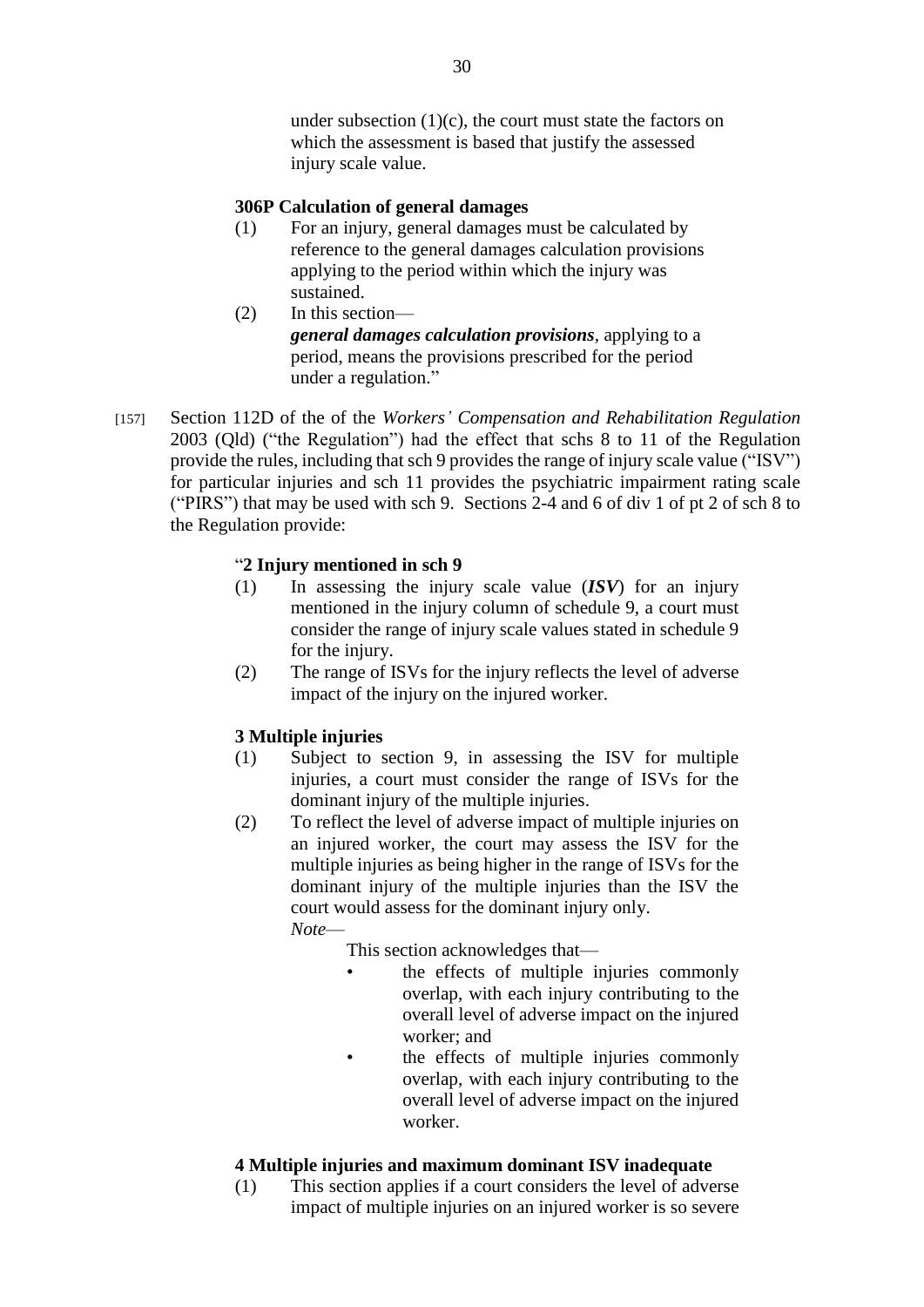that the maximum dominant ISV is inadequate to reflect the level of impact.

- (2) To reflect the level of impact, the court may make an assessment of the ISV for the multiple injuries that is higher than the maximum dominant ISV.
- (3) However, the ISV for the multiple injuries—
	- (a) must not be more than 100; and
	- (b) should rarely be more than 25% higher than the maximum dominant ISV.
- (4) If the increase is more than 25% of the maximum dominant ISV, the court must give detailed written reasons for the increase.
- (5) In this section—

*maximum dominant ISV*, in relation to multiple injuries, means the maximum ISV in the range for the dominant injury of the multiple injuries.

# **6 Mental disorder**

- (1) This section applies if—
	- (a) a court is assessing an ISV; and
	- (b) a PIRS rating for a mental disorder of an injured worker is relevant under schedule 9.
- (2) The PIRS rating for the mental disorder of the injured worker is the PIRS rating accepted by the court.
- (3) A PIRS rating is capable of being accepted by the court only if it is—
	- (a) assessed by a medical expert as required under schedules 10 and 11; and
	- (b) provided to the court in a PIRS report as required under schedule 10, section 12."
- [158] The parties agree that item 12 of sch 9 "moderate mental disorder" applies. There is no apparent contest that it is the dominant injury or as to the correct approach to the assessment required of same.<sup>32</sup>
- [159] The plaintiff submits an ISV of 13 (an uplift of 3 from the maximum of 10) should be assessed while the defendant submits that an ISV of 7 (representing Dr Leong's PIRS rating of seven percent) should be assessed.
- [160] There was no argument advanced by the plaintiff to justify the extent of the uplift sought. Accepting that the dominant injury would attract an ISV of 7, there should be an uplift for the effect of the orthopaedic aspects of the injuries.
- [161] There is some difference of opinion as to prognosis. I tend to accept Dr Steadman's view that the orthopaedic symptoms should improve or resolve (or would have happened in any event). I also tend to accept the views of Dr Whiteford that the plaintiff's generalised anxiety is not a PTSD and is better diagnosed as an adjustment disorder. Without being in any way definitive, after all is said and done, still the incident was not of a kind which one would ordinarily expect to have produced a PTSD.

<sup>1</sup> <sup>32</sup> See *Munzer v Johnston* [2008] QSC 162, [7]-[14].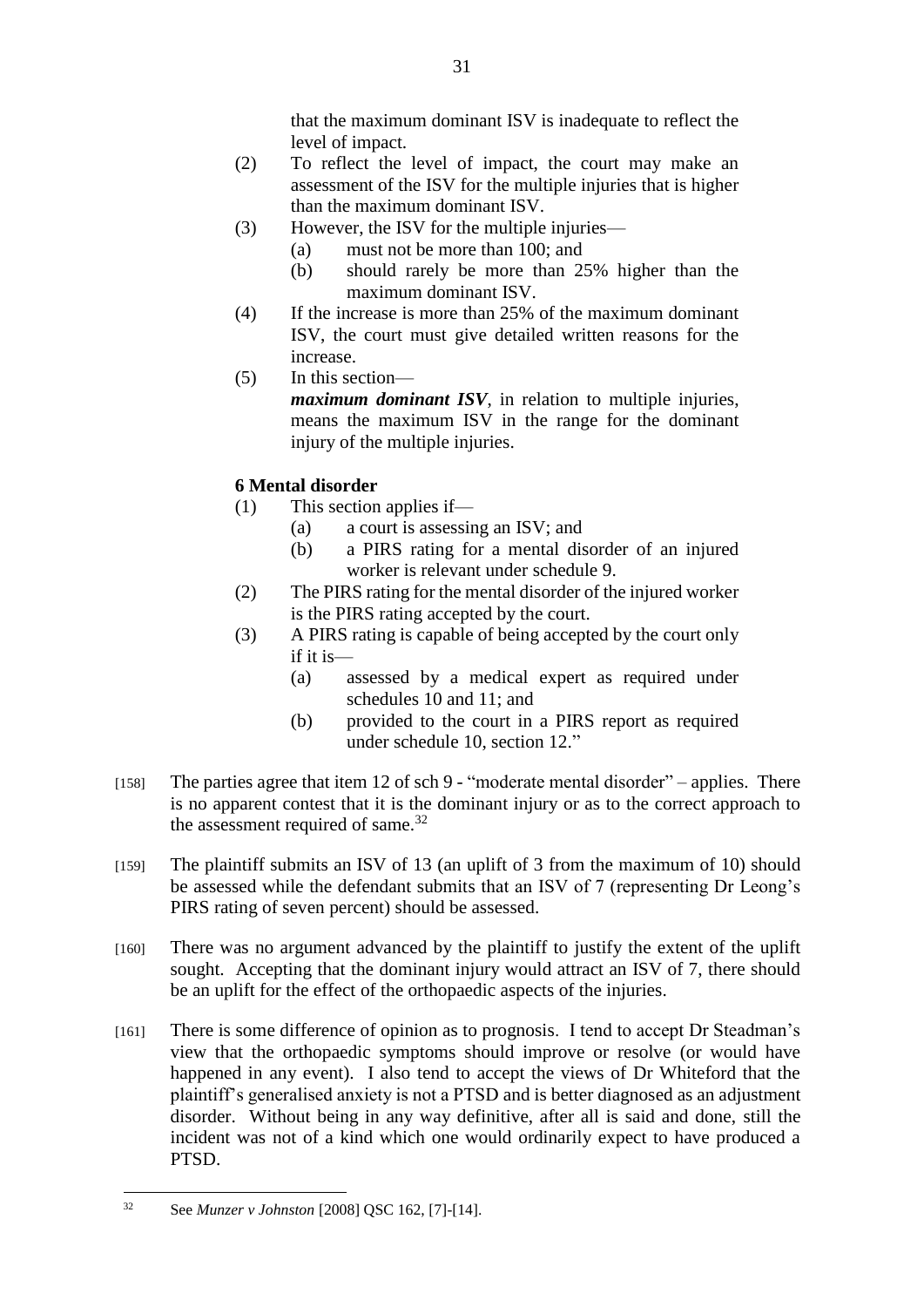[162] I would assess the ISV at 9. The result is that the general damages calculated in accordance with sch 12 of the Regulation is \$11,540.

#### **Past economic loss and interest and superannuation**

- [163] The largest monetary amount of the different calculations is \$51,007.55 for past economic loss (and the related items of interest and superannuation). As to that, the evidence was, frankly, non-existent. The plaintiff's evidence consisted of a calculation attached to her statement of an amount claimed based on unidentified "comparative wage information". The defendant tendered no evidence in its case of the rates of actual pay for a person in the plaintiff's employed position but included in its submission that various rates were "agreed". The defendant in effect admits the rates of pay in the amounts in its written submission. As the plaintiff adduced no other evidence, I will adopt the defendant's figures.
- [164] Since the period of the past wages (to 31 July 2015) was the same for both calculations, the hypothetical amount of past economic loss that the plaintiff would have earned had she not been injured was the defendant's calculation of \$259,218.30 she would have been paid, less the sum of \$58,222.67 that she was paid, namely \$200,995.63.
- [165] To that must be added the gross amount paid by Workcover Queensland by way of weekly benefit (that must be reimbursed), namely \$52,950.64.
- [166] The result is that the amount of past economic loss to 31 July 2015 was \$253,946.27.
- [167] As to interest on past economic loss, the relevant rate is required to be calculated in accordance with s 306N of the *Workers' Compensation and Rehabilitation Act* 2003 (Qld). The plaintiff claimed 2 percent. The defendant admitted 1.42 percent over the period from 6 May 2011 when the plaintiff ceased to be employed (221 weeks to 31 July 2015). In the absence of evidence, the defendant's rate must be used. The relevant amount is \$15,326 to 31 July 2015.
- [168] As to superannuation on the past loss, neither party provided their supporting calculation, although they agreed that the amount would be calculated at 9 percent. I will adopt the defendant's amount of \$18,089.60 in the circumstances.

#### **Future economic loss**

- [169] Next, the difference for future economic loss is \$15,365.52 (and the associated item of future superannuation). As to that, the plaintiff's calculation was said to be based on a net weekly loss of \$1,330.00 for 14 years (to age 67) discounted at the rate of 5 percent (s 306L(2) *Workers' Compensation and Rehabilitation Act* 2003 (Qld)) , resulting in a multiplier of 529. The product was \$703,570.00. The plaintiff then allowed discounts of 15 percent on that amount for the contingency that she would return to work, arriving at a rest of \$598,034.50 and a further discount on the amount of the \$598,034.50 of 20 percent for other contingencies to arrive at \$478,427.60. In principle, it seems to me that the plaintiff's two step discounting is flawed, but I need not delay on that.
- [170] The defendant's calculation was to allow a net weekly loss of \$1,256.00 and to break the future economic loss from 1 July 2015 into two periods. For the first period of two years the defendant calculated the loss on the 5 percent tables arriving at a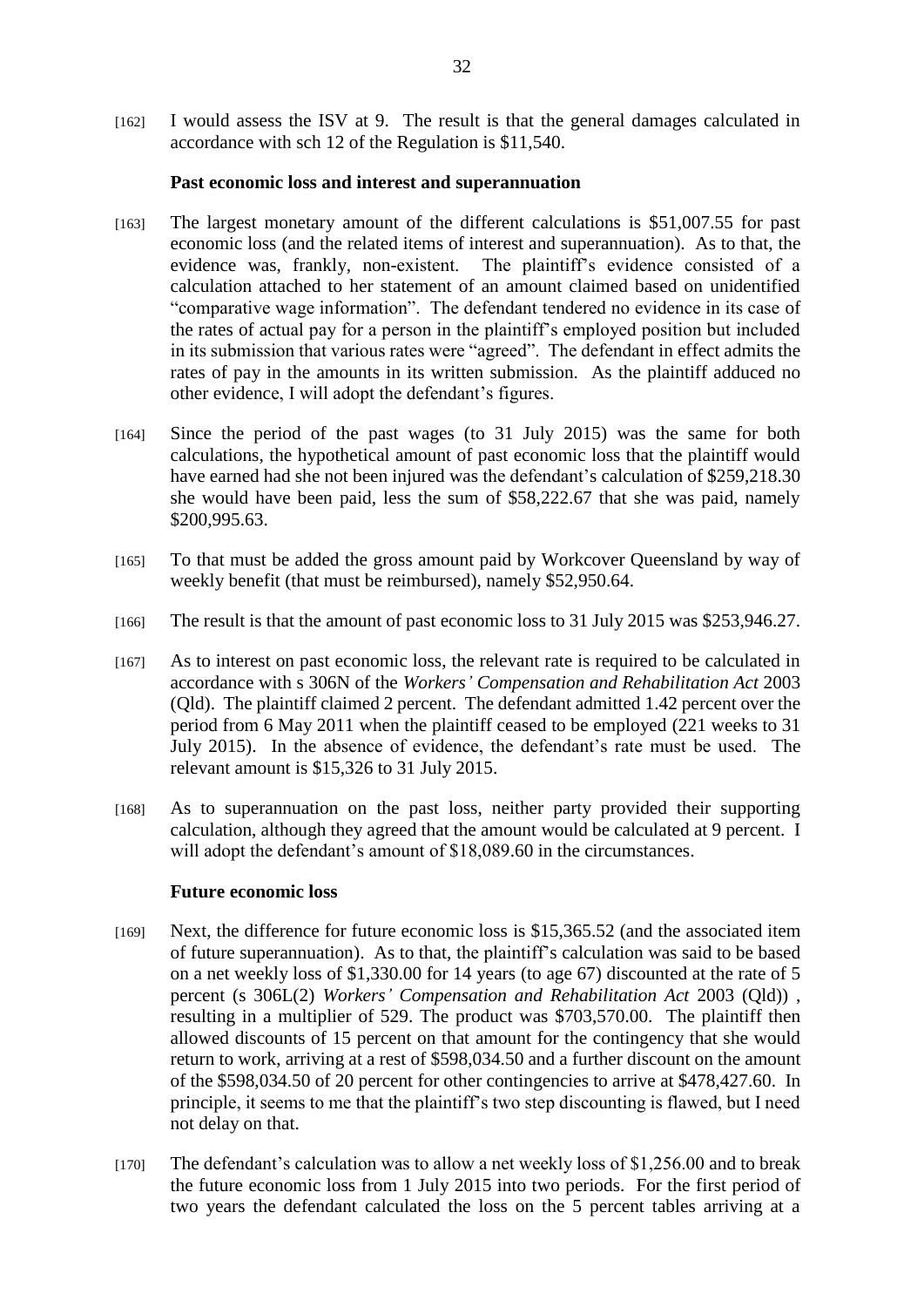multiplier of 231 resulting in \$290,136.00 which it discounted by 15 percent for contingencies to arrive at \$246,615.60 for the first two years.

- [171] For the second period of nine years (to age 65) the defendant calculated the loss on the 5 percent tables arriving at a multiplier of 907 resulting in \$432,892.96 which it discounted by 50 percent for contingencies and the "reasonable probability" that the plaintiff will have returned to employment to arrive at \$216,446.48 for the nine years to age 65.
- [172] In my view, the defendant's methodology and calculation results in an amount that is generous to the plaintiff. However, rather than reduce that amount by following the methodology required under *Malec v J C Hutton Ltd*, <sup>33</sup> I adopt the amount submitted by the defendant, totalling \$463,062.08.
- [173] It follows that I should also adopt the defendant's allowance for future superannuation benefits of \$50,936.83.

## **Past and future mowing**

- [174] Next, the difference for the total claims for past and future mowing expenses represents \$8,646.00. As to those, the defendant submits that damages for the cost of or value of the services are excluded under s 306F(2) of the *Workers' Compensation and Rehabilitation Act* 2003 (Qld).
- [175] Section 306F is irrelevant. It applies if the worker performed particular services before the injury and the services are provided gratuitously to the worker after the injury. There was no evidence of services of that kind.
- [176] The only evidence of the amounts claimed comprised the plaintiff saying that a gardener comes once or twice a month for \$20 a visit as at the time of the trial and before. There was no evidence as to the time period over which that occurred or that it extended to before the incident. Accordingly, the services are paid services after the injury. Those services do not appear to be excluded by s 306H(2).
- [177] However, the evidence in support of the claim was exiguous. I allow a global amount of \$2,000.00 only.

## **Fox v Wood**

- [178] Next, the plaintiff claims the amount under  $Fox$  v  $Wood^{34}$  of \$7,039.39. The parties agree that the amount of damages must include the gross amount of income that was paid by Workcover (including tax) because the refund required is that amount.
- [179] The defendant submits that was already included in the additions made in its calculation of past economic loss. But the amount of the add-back in its calculation of past economic loss was \$52,950.64, whereas the amount to be deducted for the Workcover refund was \$68,648.06. The difference was not explained, but could be attributable to other amounts. For present purposes I will assume so and not allow the sum claimed for *Fox v Wood*, but this assumption should be confirmed if the matter goes any further.

<sup>&</sup>lt;u>.</u>  $(1990)$  169 CLR 638.<br>  $(1081)$  148 CLR 428

<sup>34</sup> (1981) 148 CLR 438.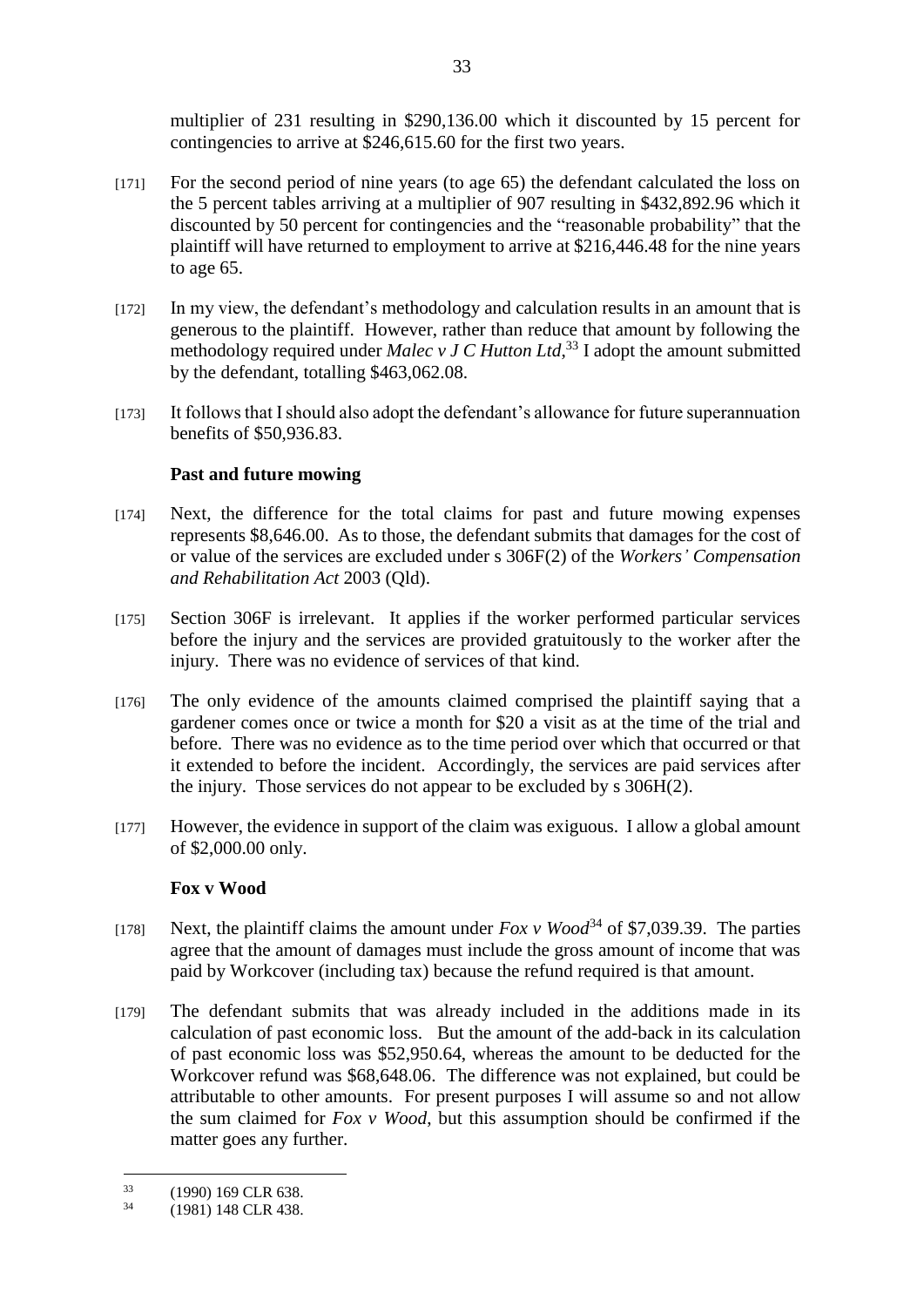#### **Medical expenses**

[180] Next, the plaintiff claims \$7,000 for future medical expenses other than psychiatric treatment. In my view, the period in which the plaintiff's physical injuries from the incident require any treatment has expired and any future treatment for disabilities will be due to the underlying conditions as at the time of the incident. I allow no amount for this claim.

## **Future travel**

- [181] Next, the difference for future travel is \$4,000.00 so as to obtain pharmaceutical items or attend medical appointments. The amount claimed is global and is only for the additional cost of any travel due to the injuries. I allow the defendant's assessment of \$1,000.00.
- [182] All the other amounts of difference are for individual amounts of less than \$2,000.00. It is not useful to resolve them. I allow the differences at half.

#### **Assessment**

[183] Accordingly, the outcome of the assessment of damages is as follows:

| Category                                 | <b>Plaintiff</b> | <b>Defendant</b> | <b>Allowed</b><br>(rounded) |
|------------------------------------------|------------------|------------------|-----------------------------|
| General damages                          | \$17,900.00      | \$8,720.00       | \$11,540                    |
| Past economic loss                       | \$304,953.80     | \$253,946.25     | \$253,946                   |
| Interest on PEL                          | \$18,134.35      | \$1,141.66       | \$15,326                    |
| Future earning capacity                  | \$478,427.60     | \$463,062.08     | \$463,062                   |
| Past Superannuation                      | \$27,445.84      | \$18,089.60      | \$18,090                    |
| Future superannuation                    | \$65,783.79      | \$50,936.83      | \$50,937                    |
| Workcover treatment - past               | \$15,695.79      | \$15,372.00      | \$15,534                    |
| Physiotherapy and/or<br>psychology- past | \$400.00         | \$400.00         | \$400                       |
| Dr White - past                          | \$1678.10        | \$378.00         | \$1028                      |
| Travel - past                            | \$1,863.00       | \$1,800.00       | \$1,832                     |
| Pharmaceutical - past                    | \$1,791.24       | \$1,000.00       | \$1,396                     |
| Mowing - past                            | \$1,664.00       | nil              | \$832                       |
| Fox v Wood                               | \$7039.39        | nil              | Not allowed                 |